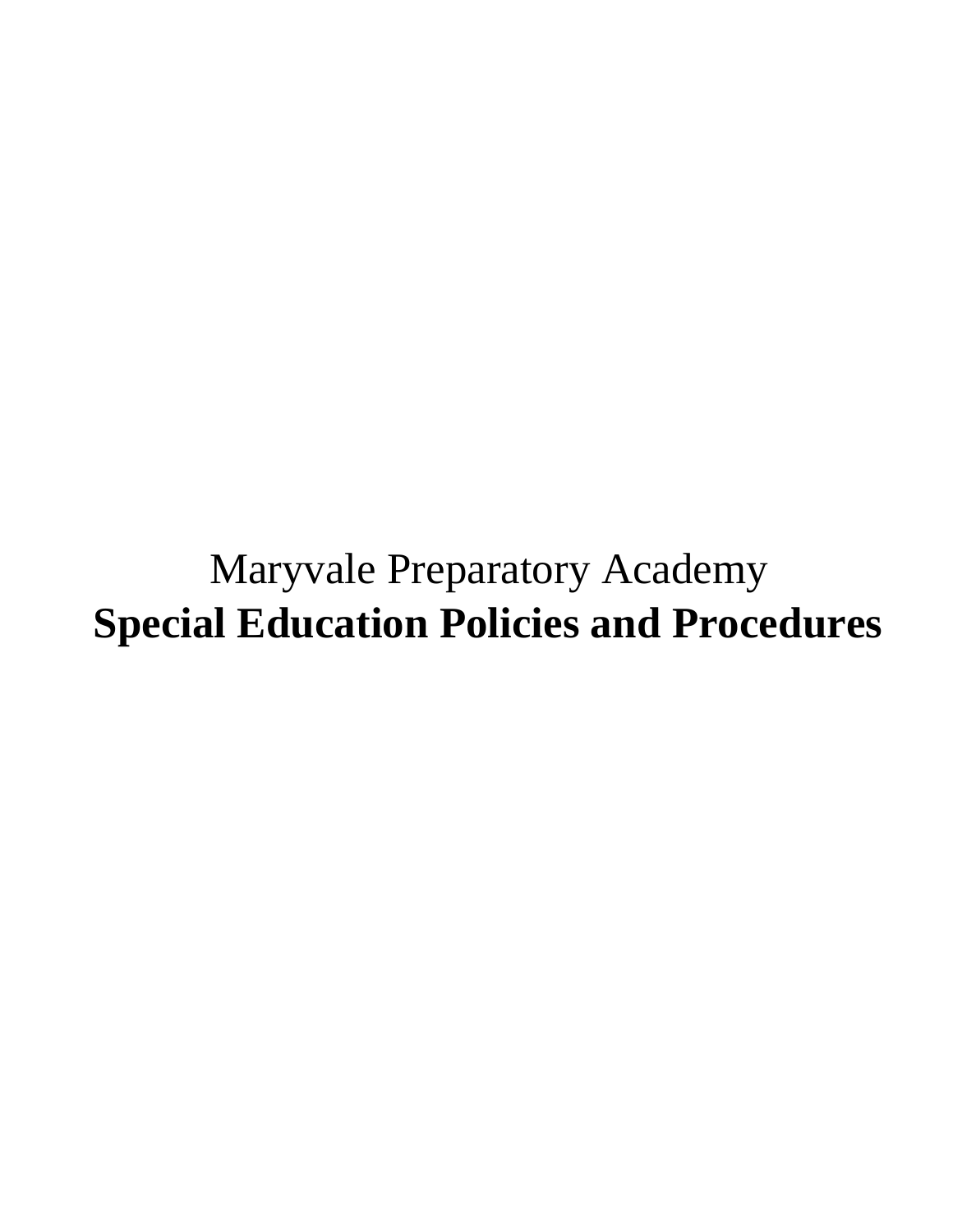| Contents                                                                                         |  |
|--------------------------------------------------------------------------------------------------|--|
|                                                                                                  |  |
|                                                                                                  |  |
|                                                                                                  |  |
|                                                                                                  |  |
|                                                                                                  |  |
|                                                                                                  |  |
|                                                                                                  |  |
|                                                                                                  |  |
|                                                                                                  |  |
|                                                                                                  |  |
|                                                                                                  |  |
|                                                                                                  |  |
|                                                                                                  |  |
|                                                                                                  |  |
|                                                                                                  |  |
|                                                                                                  |  |
|                                                                                                  |  |
|                                                                                                  |  |
|                                                                                                  |  |
|                                                                                                  |  |
|                                                                                                  |  |
|                                                                                                  |  |
|                                                                                                  |  |
|                                                                                                  |  |
|                                                                                                  |  |
| ARS 15-764.A(5) Powers of the School District Governing Board or County School Superintendent 14 |  |
| ARS 15-764.B Powers of the School District Governing Board or County School Superintendent  14   |  |
|                                                                                                  |  |
|                                                                                                  |  |
|                                                                                                  |  |
|                                                                                                  |  |
|                                                                                                  |  |

§300.113 Routine Checking of Hearing Aids and External Components of Surgically Implanted Medical Devices.....15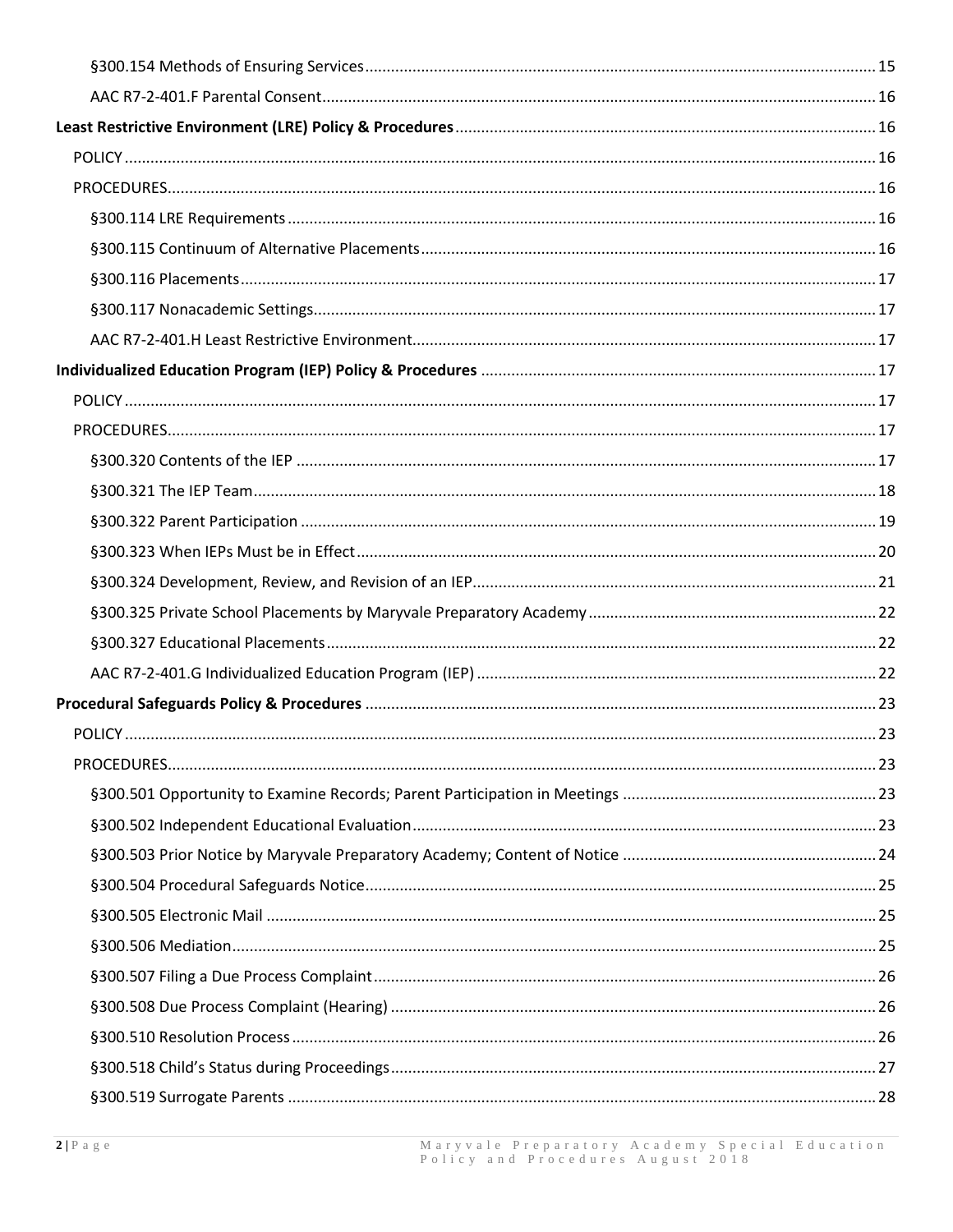| §300.534 Protections for Children Not Determined Eligible for Special Education and Related Services 30 |  |
|---------------------------------------------------------------------------------------------------------|--|
|                                                                                                         |  |
|                                                                                                         |  |
|                                                                                                         |  |
|                                                                                                         |  |
|                                                                                                         |  |
|                                                                                                         |  |
|                                                                                                         |  |
|                                                                                                         |  |
|                                                                                                         |  |
|                                                                                                         |  |
|                                                                                                         |  |
|                                                                                                         |  |
|                                                                                                         |  |
|                                                                                                         |  |
|                                                                                                         |  |
|                                                                                                         |  |
|                                                                                                         |  |
|                                                                                                         |  |
|                                                                                                         |  |
|                                                                                                         |  |
|                                                                                                         |  |
|                                                                                                         |  |
|                                                                                                         |  |
|                                                                                                         |  |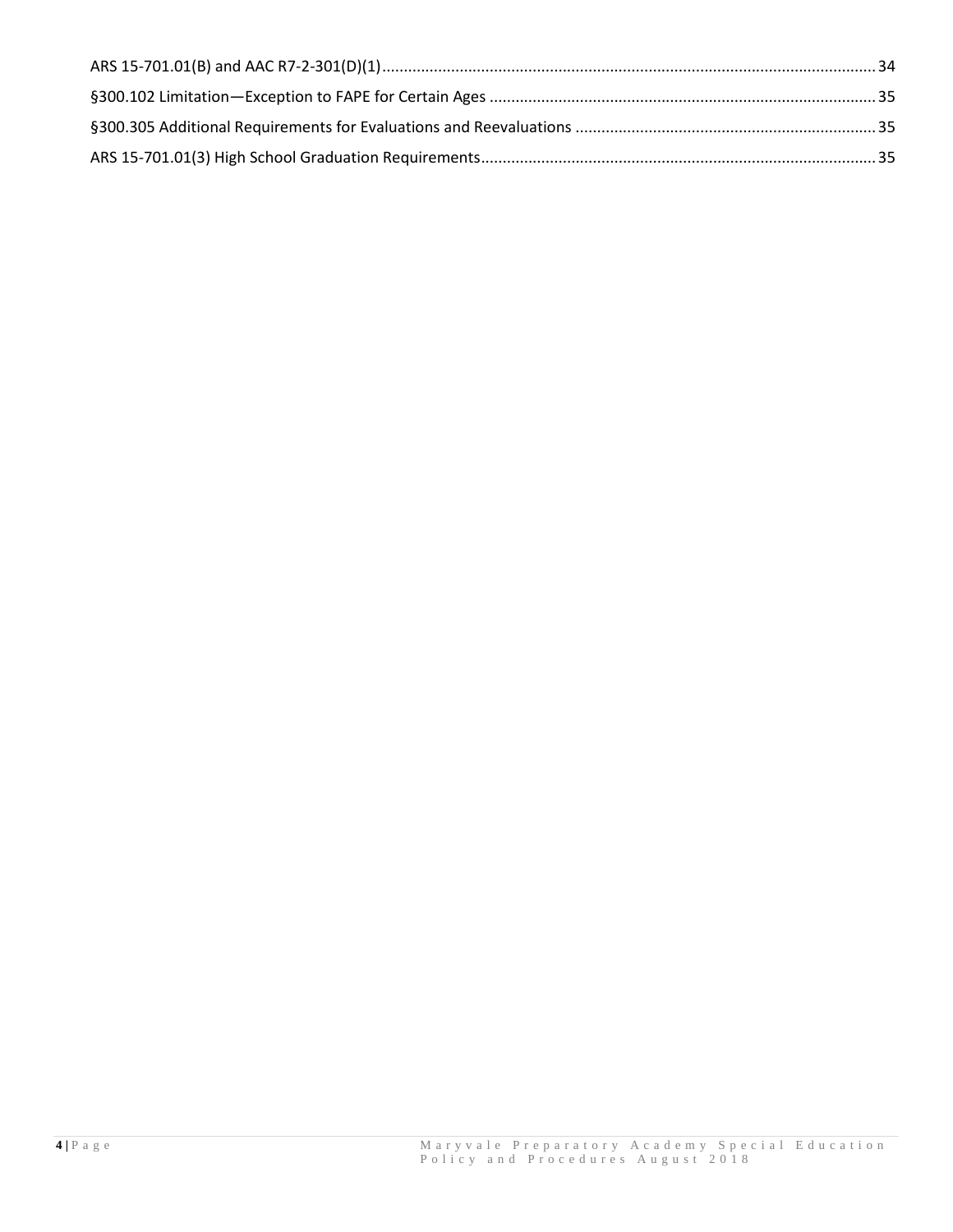# <span id="page-5-1"></span><span id="page-5-0"></span>**Child Find Policy & Procedures**

### POLICY

Maryvale Preparatory Academy will ensure that all children with disabilities within the boundaries of the public education agency, including children with disabilities who are homeless or wards of the State, and children with disabilities attending private schools or home schools, regardless of the severity of their disability, and who are in need of special education and related services are identified, located, and evaluated.

### **PROCEDURES**

#### <span id="page-5-3"></span><span id="page-5-2"></span>Individuals with Disabilities Education Act (IDEA '04) 34 CFR §300.111 Child Find

**Unified School Districts, Elementary School Districts,** and **Union High School Districts** will identify, locate, and evaluate all children with disabilities within **their geographic boundaries** who are in need of special education and related services.

This must include:

Children who are homeless;

Children who are highly mobile, including migrant children;

Children who are wards of the state; and,

Children who are attending private schools or home schools.

**Charter Schools** will identify, locate, and evaluate all children with disabilities within the population they serve who are in need of special education and related services.

Child find must also include children who are suspected of being children with a disability and are in need of special education, even though:

They are advancing from grade to grade or

They are highly mobile children, including those who are migrant children.

Maryvale Preparatory Academy will maintain a record of children who are receiving special education and related services.

#### <span id="page-5-4"></span>AAC R7-2-401.C Public Awareness

- 1) Maryvale Preparatory Academy shall inform the general public and all parents within the its boundaries of responsibility of the availability of special education services for students aged 3 through 21 years and how to access those services. This includes information regarding early intervention services for children aged birth through 2 years.
- 2) School districts are responsible for public awareness in private schools located within their boundaries of responsibility.

### <span id="page-5-5"></span>AAC R7-2-401.D Child Identification and Referral

- 1) Maryvale Preparatory Academy shall establish, implement, and make available (either in writing or electronically) to its school-based personnel and all parents within its boundaries of responsibility, written procedures for the identification and referral of all children with disabilities aged birth through 21, including children with disabilities attending private schools and home schools, regardless of the severity of their disability.
- 2) Maryvale Preparatory Academy shall require appropriate school-based personnel to review the written procedures related to child identification and referral on an annual basis. Maryvale Preparatory Academy shall maintain documentation of school-based personnel review.
- 3) Procedures for child identification and referral shall meet the requirements of the IDEA and its regulations, A.R.S. Title 15, Chapter 7, and the State Board of Education rules R7-2-401.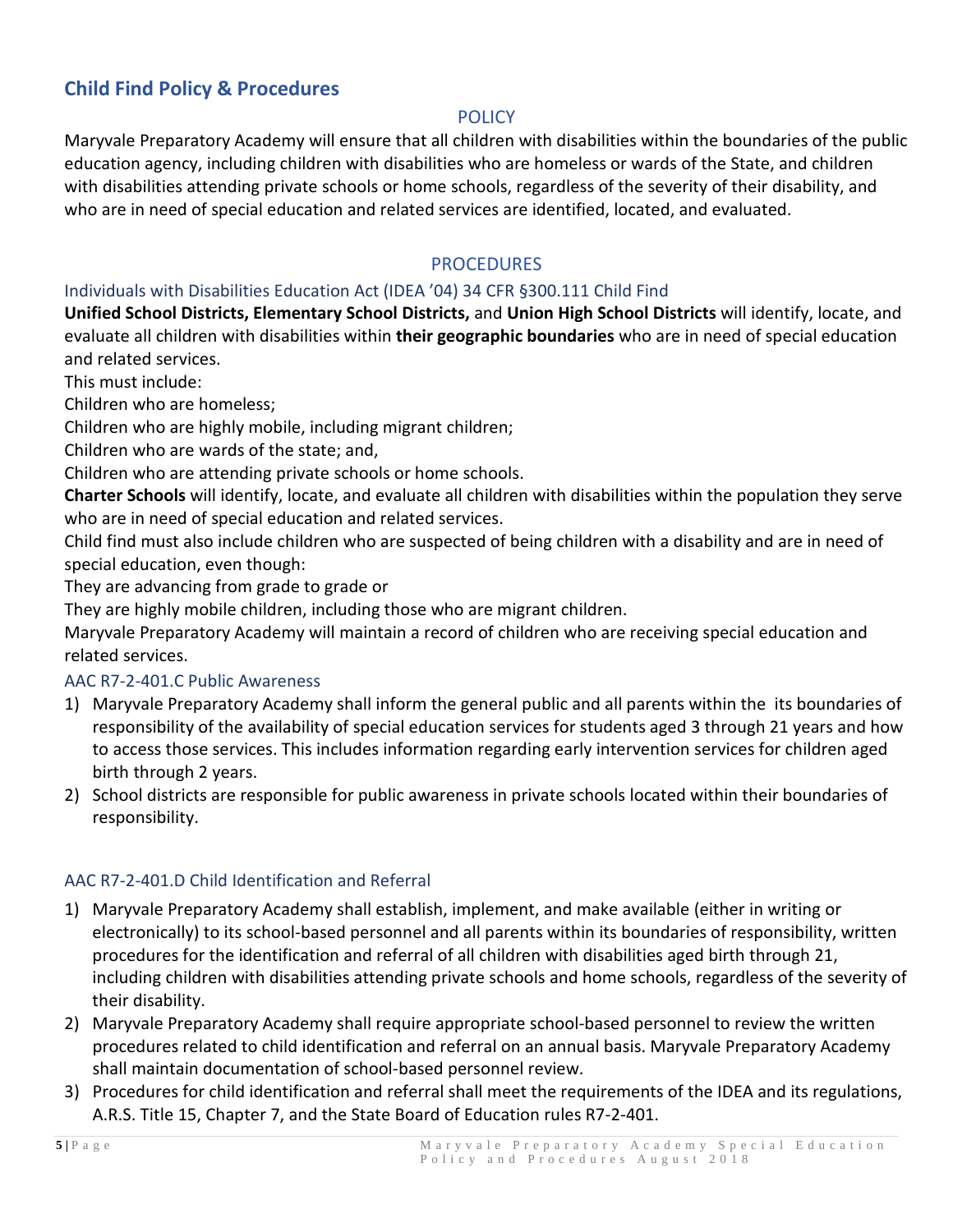- 4) The public education agency is responsible for child identification activities in the school district in which the parents reside unless:
	- a) The student is enrolled in a charter school or another public education agency that is not a school district. In that event, the charter school or other public education agency is responsible for child identification activities;
	- b) The student is enrolled in a nonprofit private school. In that event, the school district within whose boundaries the private school is located is responsible for child identification activities.
- 5) Identification (screening for possible disabilities) shall be completed within 45 calendar days after:
	- a) Entry of each preschool or kindergarten student and any student enrolling without appropriate records of screening, evaluation, and progress in school; or
	- b) Notification to Maryvale Preparatory Academy by parents of concerns regarding developmental or educational progress by their child (aged 3 years through 21 years).
- 6) Screening procedures shall include vision and hearing status and consideration of the following areas: cognitive or academic; communication; motor; social or behavioral; and adaptive development. Screening does not include detailed individualized comprehensive evaluation procedures.
- 7) For a student transferring in to the school, Maryvale Preparatory Academy shall review enrollment data and educational performance in the prior school. If there is a history of special education for a student not currently eligible for special education, or of poor progress, the name of the student shall be submitted to the administrator for consideration of the need for a referral for a full and individual evaluation or other services.
- 8) If a concern about a student is identified through screening procedures or through a review of records, Maryvale Preparatory Academy shall notify the parents of the student of the concern within 10 school days and inform them of Maryvale Preparatory Academy's procedures to follow up on the student's needs.
- 9) Maryvale Preparatory Academy shall maintain documentation of the identification procedures used, the dates of entry into school or the notification by parents made pursuant to subsection (D)(5), and the dates of screening. The results shall be maintained in the student's permanent records in a location designated by the administrator. In the case of a student not enrolled, the results shall be maintained in a location designated by the administrator.
- 10) If the identification process indicates a possible disability, the name of the student shall be submitted to the administrator for consideration of the need for a referral for a full and individual evaluation or other services. A parent or a student who has reached the age of majority may request an evaluation of the student. For parentally placed private school students, the school district within whose boundaries the nonprofit private school is located is responsible for such evaluation.
- 11) If, after consultation with the parent, Maryvale Preparatory Academy determines that a full and individual evaluation is not warranted, Maryvale Preparatory Academy shall provide prior written notice and procedural safeguards notice to the parent in a timely manner.

# <span id="page-6-1"></span><span id="page-6-0"></span>**Evaluation Policy & Procedures**

### POLICY

A full and individual initial evaluation will be conducted by Maryvale Preparatory Academy before the initial provision of special education and related services to a child with a disability in accordance with 34 CFR §§300.300–300.311 of the IDEA regulations. A reevaluation of each child with a disability will be conducted by Maryvale Preparatory Academy in accordance with §§300.300–300.311 of the IDEA regulations.

# <span id="page-6-2"></span>PROCEDURES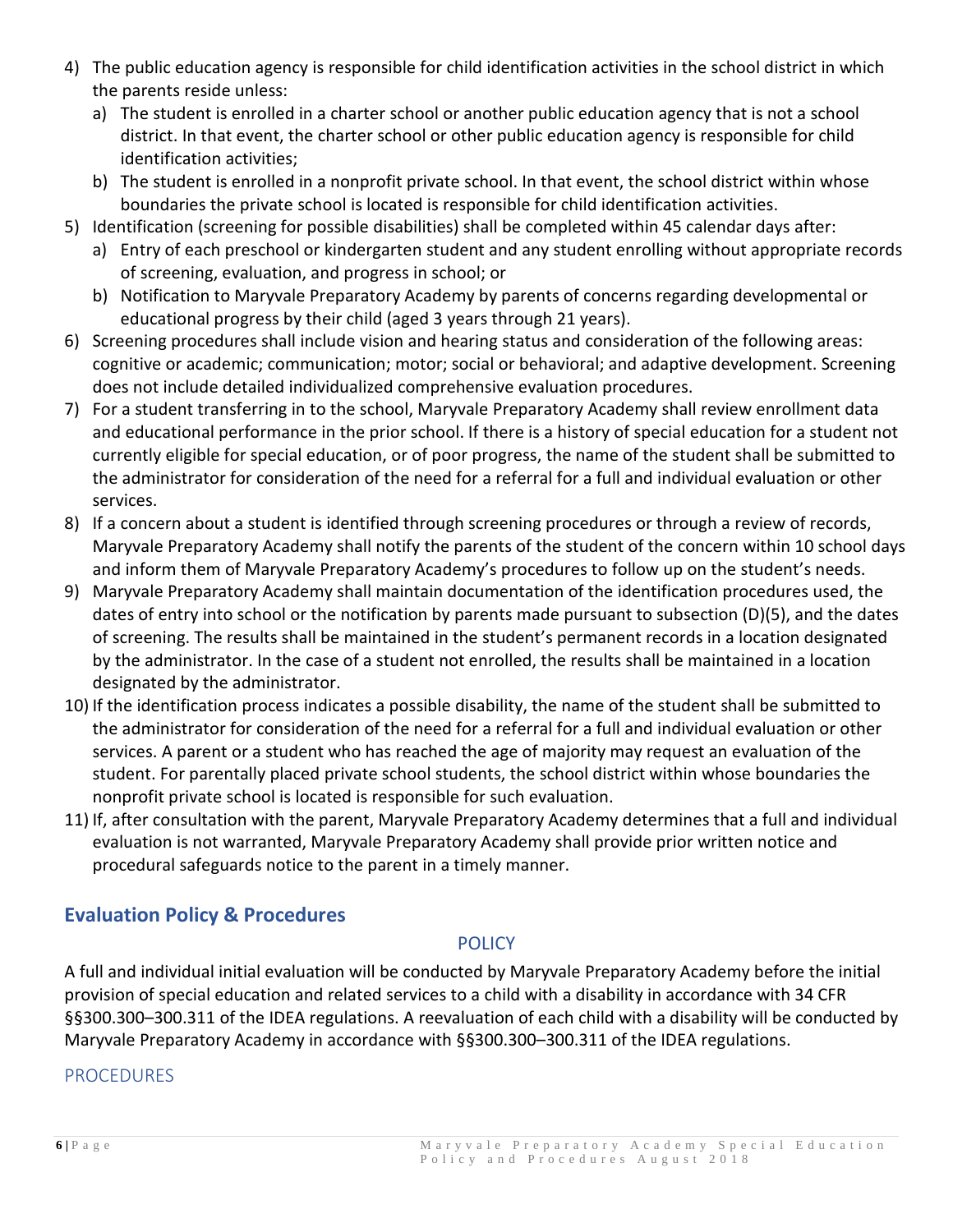### <span id="page-7-0"></span>§300.300 Parental Consent

- 1) When Maryvale Preparatory Academy is proposing to conduct an initial evaluation to determine if a child qualifies as a child with a disability, and after reviewing existing data with the parents and providing prior written notice, will obtain informed consent from the parent of the child before collecting any additional data.
	- a) Parental consent for initial evaluation must not be construed as consent for initial provision of special education and related services.
	- b) Maryvale Preparatory Academy must make reasonable efforts to obtain the informed consent from the parent for an initial evaluation.
- 2) For initial evaluations only, if the child is a ward of the state and is not residing with the child's parent, Maryvale Preparatory Academy is not required to obtain consent from the parent if:
	- a) Despite reasonable efforts to do so, Maryvale Preparatory Academy cannot discover the whereabouts of the parents of the child;
	- b) The rights of the parents of the child have been terminated by the court;
	- c) The rights of the parent to make educational decisions have been subrogated by a judge and consent for an initial evaluation has been given by an individual appointed by the judge to represent the child.
- 3) Maryvale Preparatory Academy may, but is not required to, seek informed consent through due process procedures if the parent of a child who is enrolled or seeking to enroll in Maryvale Preparatory Academy refuses consent for an initial evaluation.
- 4) Maryvale Preparatory Academy must obtain informed consent from the parent of the child before the initial provision of special education and related services to the child and must make reasonable efforts to obtain that consent.
- 5) If a parent refuses consent for the initial provision of special education and related services, Maryvale Preparatory Academy may not seek consent though due process hearing procedures. Maryvale Preparatory Academy:
	- a) Will not be considered in violation for not providing FAPE;
	- b) Is not required to convene an IEP team meeting or develop an IEP for the child.
- 6) Maryvale Preparatory Academy must obtain informed consent prior to conducting any reevaluation of a child with a disability.
	- a) If the parent refuses consent, Maryvale Preparatory Academy may use due process hearing procedures to seek consent, but does not violate its obligation if it declines to pursue the evaluation or the reevaluation.
	- b) The informed parental consent for reevaluation need not be obtained if Maryvale Preparatory Academy can demonstrate that:
		- i) it made reasonable efforts to obtain such consent and has documented those attempts;
		- ii) the child's parent has failed to respond.
- 7) Parental consent is not required before:
	- a) Reviewing existing data as part of an evaluation or reevaluation; or
	- b) Administering a test or other evaluation that is administered to all children unless consent is required of parents of all children prior to administration.
- 8) Maryvale Preparatory Academy may not use a parent's refusal to consent to one service or activity under this section to deny the parent or child any other service, benefit, or activity of the Maryvale Preparatory Academy, except as required by this part.
- 9) If a parent of a child who is home schooled or placed in a private school by the parents at their own expense does not provide consent for the initial evaluation or the reevaluation, or the parent fails to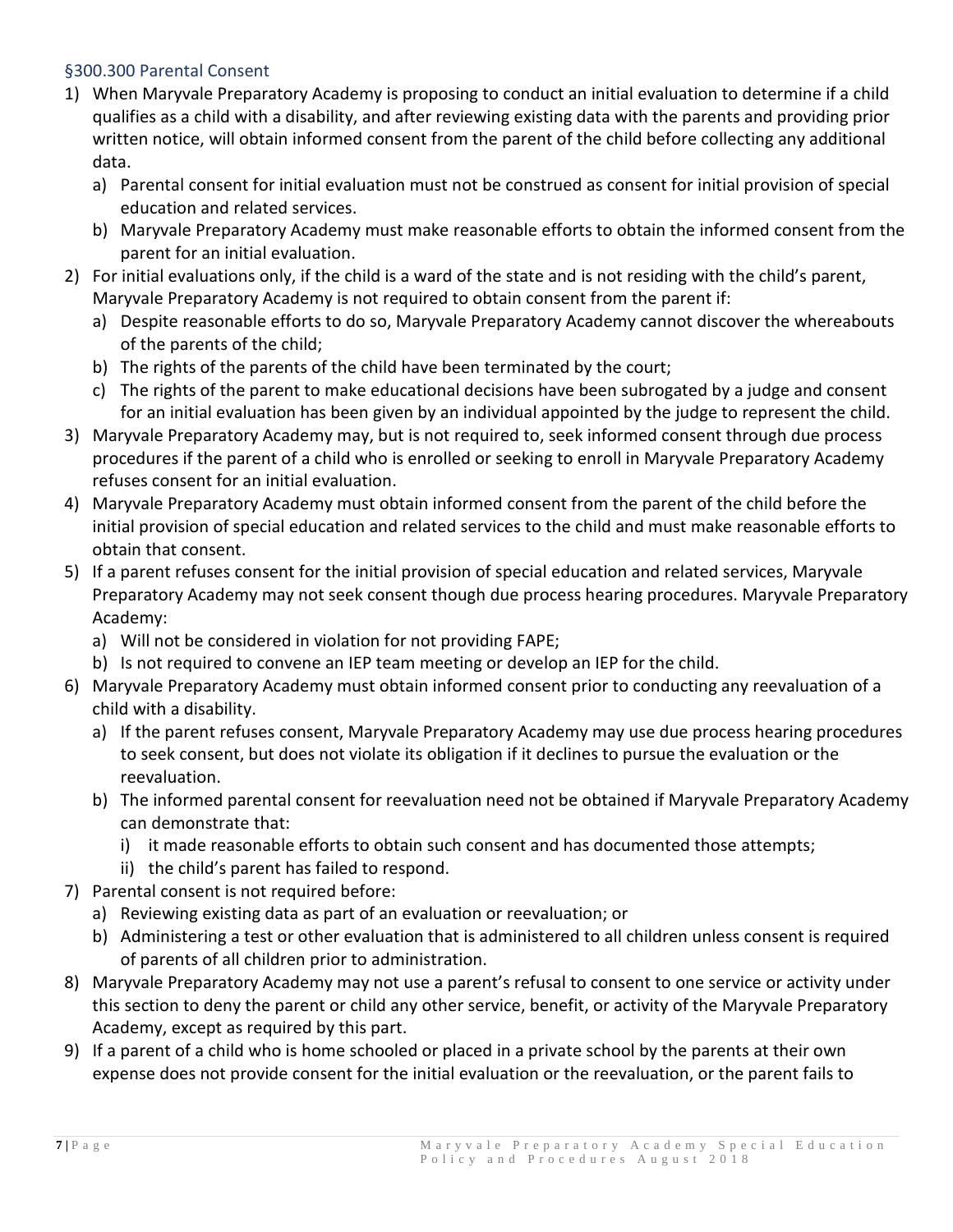respond to a request to provide consent, Maryvale Preparatory Academy may not utilize due process hearing procedures to seek consent.

# <span id="page-8-0"></span>§300.301 Initial Evaluations

- 1) Consistent with consent requirements of §300.300, either a parent of a child or Maryvale Preparatory Academy may initiate a request for an initial evaluation to determine if a child is a child with a disability.
- 2) The initial evaluation must:
	- a) Be completed within 60 days of receiving parental consent for the evaluation, unless:
		- i) The parents and Maryvale Preparatory Academy agree that it is in the best interest of the child to extend the timeline to complete the evaluation for an additional 30 days;
		- ii) The child enrolls in Maryvale Preparatory Academy from another public education agency after the parent has provided consent and before the determination of eligibility by the other agency (In that event, the other agency will ensure prompt completion of the evaluation); or
		- iii) The parent of a child with a disability repeatedly fails or refuses to produce the child for the evaluation.
	- b) Consist of procedures to determine if the child is a child with a disability and to determine the educational needs of the child.

### <span id="page-8-1"></span>§300.303 Reevaluations

- 1) Maryvale Preparatory Academy will conduct a reevaluation of a child with a disability if:
	- a) The agency determines that the educational or related service needs, including improved academic achievement and functional performance, of the child warrant a reevaluation, or
	- b) If the child's parents or teacher requests a reevaluation, except that
	- c) Maryvale Preparatory Academy will not conduct a reevaluation more than once a year unless the parent and agency agree otherwise.
- 2) Maryvale Preparatory Academy will conduct a reevaluation at least once every 3 years, unless the parent and the agency agree that a reevaluation is unnecessary.

### <span id="page-8-2"></span>§300.304 Evaluation Procedures

- 1) Maryvale Preparatory Academy will provide prior written notice to the parents of a child who has or who is suspected of having a disability that describes the evaluation procedures that the agency proposes to conduct.
- 2) In conducting an evaluation or reevaluation, Maryvale Preparatory Academy will:
	- a) Use a variety of assessment tools and strategies to gather relevant functional, developmental, and academic information about the child, including information provided by the parent in order to determine:
		- i) Whether the child is a child with a disability; and
		- ii) If the child is a child with a disability, information related to enabling the child to be involved in and progress in the general education curriculum (or for a preschool child, to participate in appropriate activities).
	- b) Not use any single measure or assessment as the sole criterion for determining whether a child is a child with a disability and for determining an appropriate educational program for the child; and
	- c) Use technically sound instruments that may assess the relative contribution of cognitive and behavioral factors, in addition to physical or developmental factors.
- 3) Maryvale Preparatory Academy will ensure that evaluation materials and strategies:
	- a) Are selected and administered so as not to be discriminatory on a racial or cultural basis;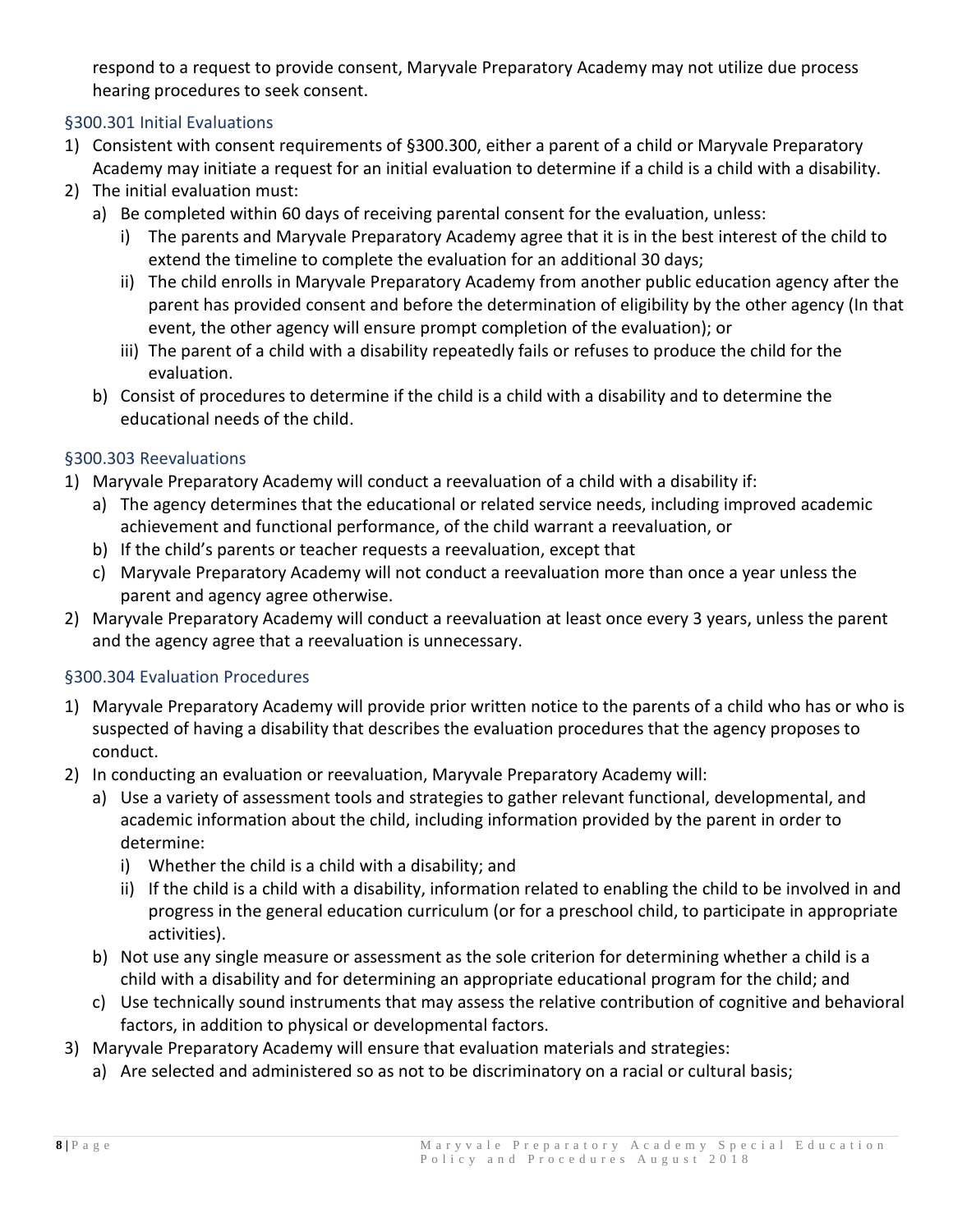- b) Are administered in the child's native language or other mode of communication and in the form most likely to yield accurate information on what the child knows and can do academically, developmentally, and functionally, unless it is clearly not feasible to do so;
- c) Are used for the purposes for which the assessment(s) or measure(s) are valid and reliable;
- d) Are administered by trained and knowledgeable personnel;
- e) Are administered in accordance with the instructions provided by the assessment publisher;
- f) Are selected and administered so as to ensure that if administered to a child with impaired sensory, manual, or speaking skills, the assessment results accurately reflect the child's aptitude or achievement level or whatever other factors the test purports to measure rather than reflecting the child's impairments (unless those skills are the factors being measured).
- g) Assess the child in all areas related to the suspected disability, including, if appropriate, health, vision, hearing, social and emotional status, general intelligence, academic performance, adaptive behavior, communicative status, and motor abilities; and
- h) Are sufficiently comprehensive to identify all of the child's special education and related service(s) needs, whether or not those needs are commonly associated with the child's disability.
- i) Provide relevant information that directly assists in determining the educational needs of the child.
- 4) Evaluations of children who transfer to or from another public education agency in the same school year are coordinated with the prior and subsequent schools, in order to expedite the completion of a full evaluation.

### <span id="page-9-0"></span>§300.305 Additional Evaluation Requirements

- 1) As part of an initial evaluation (if appropriate), and as part of any reevaluation, the IEP team and other qualified professionals, as appropriate, will:
	- a) Review existing evaluation data on the child including:
		- i) Evaluations and information provided by the parents;
		- ii) Current classroom-based, local, and statewide assessments, and classroom-based observations; and
		- iii) Observations by teachers and related services providers.
	- b) On the basis of that review and input from the child's parents, identify what additional data, if any, are needed to determine:
		- i) Whether the child is or continues to be a child with a disability and if so, the educational needs of the child;
		- ii) The present levels of academic achievement and related developmental needs of the child; and
		- iii) Whether the child needs special education and related services to enable the child to meet measurable annual IEP goals and to participate, as appropriate, in the general education curriculum.
	- c) The IEP team may conduct the review without a meeting.
- 2) If additional data are needed, Maryvale Preparatory Academy will administer the assessments required to obtain the additional data.
- 3) If additional data are not needed to determine whether the child continues to be a child with a disability and to determine the child's educational needs, Maryvale Preparatory Academy will notify the parents of:
	- a) The determination and the reasons for the determination; and
	- b) The right of the parents to request an assessment to determine whether the child continues to be a child with a disability and to determine the child's educational needs.
- 4) Maryvale Preparatory Academy will evaluate a child before determining that the child is no longer a child with a disability except when the termination is due to graduation with a regular high school diploma or the child's reaching age 22.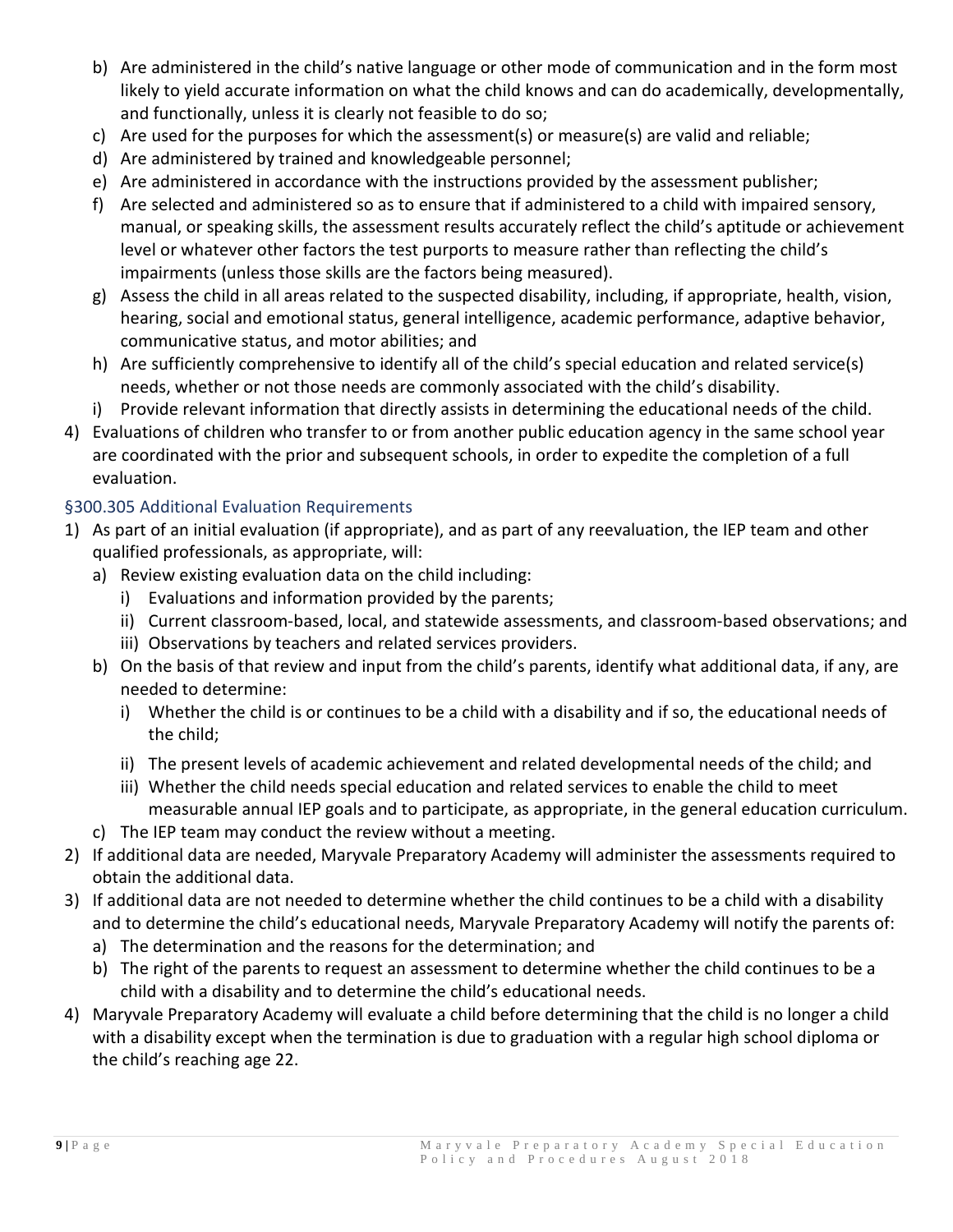5) When the child's eligibility terminates because of graduation or reaching age 22, Maryvale Preparatory Academy will provide a summary of the child's academic achievement and functional performance that includes recommendations on how to assist the child in meeting the child's postsecondary goals.

## <span id="page-10-0"></span>§300.306 Determination of Eligibility

- 1) Upon completion of the evaluation process, Maryvale Preparatory Academy will ensure that:
	- a) A group of qualified professionals and the parent of the child determine:
		- i) If the child is a child with a disability under the Individuals with Disabilities Education Act and the Arizona State Statutes; and
		- ii) If so, the educational needs of the child.
	- b) The parents are provided, at no cost, a copy of the evaluation report and eligibility determination.
- 2) A child will not be determined to be a child with a disability if the primary factor for the determination is:
	- a) Lack of appropriate instruction in reading, including the essential components of reading instruction (as defined in section 1208(3) of the ESEA as such section was in effect on the day before the date of enactment of the Every Student Succeeds Act (December 9, 2015));
	- b) Lack of appropriate instruction in math; or
	- c) Limited English proficiency.
- 3) The eligibility determination, including education needs, will be based on all of the information sources used in the evaluation process, and if the child is deemed eligible and in need of special education and related services, an IEP will be developed in accordance with §§300.320 through 300.324.

### <span id="page-10-1"></span>§300.307 Additional Procedures for Identifying Children with Specific Learning Disabilities

Maryvale Preparatory Academy will establish a criteria for determining whether a child has a specific learning disability through the identification of a severe discrepancy between intellectual ability and achievement in conformity with IDEA Regulations §§300.307–300.311.

### <span id="page-10-2"></span>§300.308 Additional Group Members

- 1) The determination of whether a child suspected of having a specific learning disability is a child with a disability must be made by the child's parents and a team of qualified professionals that must include:
	- a) The child's regular teacher; or
	- b) If the child does not have a regular teacher, then a regular teacher qualified to teach children of that age;
	- c) For a child of less than school age, an individual qualified by the State to teach children of his/her age;
	- d) At least one person qualified to conduct individual diagnostic evaluations of children, such as a school psychologist, speech-language pathologist, or remedial reading teacher.

### <span id="page-10-3"></span>§300.309 Determining the Existence of a Specific Learning Disability

- 1) A child may be determined to have a specific learning disability if:
	- a) The child does not achieve adequately for the child's age or to meet State-approved grade-level standards in one or more of the following areas, when provided with learning experiences and instruction appropriate for the child's age or meet State–approved grade-level standards:
		- i) Oral expression
		- ii) Listening comprehension
		- iii) Written expression
		- iv) Basic reading skill
		- v) Reading fluency skills
		- vi) Reading comprehension
		- vii) Mathematics calculation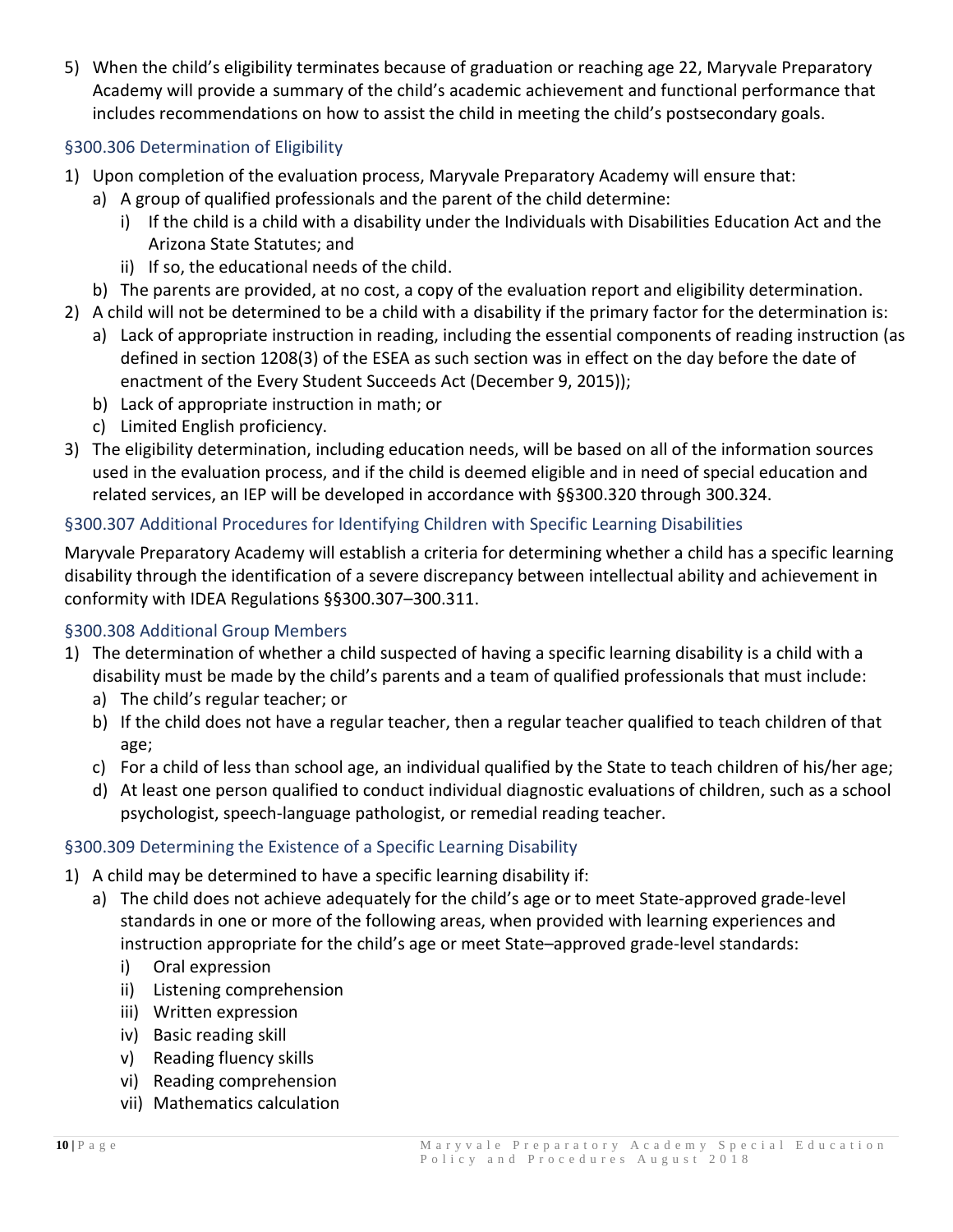viii) Mathematics problem solving

- b) The child does not make sufficient progress to meet age or State-approved grade-level standards in one or more of the areas in (1)(a) when using a process based on the child's response to scientific, researchbased intervention; or
- c) The child exhibits a pattern of strengths and weaknesses in performance, achievement, or both, relative to age, State–approved grade-level standards, or intellectual development, that is determined by the group to be relevant to the identification of a specific learning disability, using appropriate assessments.
- 2) The findings of this section are not primarily the result of:
	- a) A visual, hearing, or motor disability;
	- b) Mental retardation;
	- c) Emotional disturbance;
	- d) Cultural factors;
	- e) Environmental or economic disadvantage; or
	- f) Limited English proficiency.
- 3) The group must ensure that the underachievement is not due to a lack of appropriate instruction in reading or math and must consider:
	- a) Data that demonstrate that prior to, or as part of, the referral process, the child was provided appropriate instruction in regular education settings, delivered by qualified personnel; and
	- b) Data-based documentation of repeated assessments of achievement at reasonable intervals, reflecting formal assessment of student progress during instruction, which was provided to the child's parents.
- 4) Maryvale Preparatory Academy must promptly request parent consent to evaluate if, prior to referral, the child has not made adequate progress after an appropriate period of time when provided instruction described in (3)(a) and (b).

## <span id="page-11-0"></span>§300.310 Observation

- 1) Maryvale Preparatory Academy must ensure that the child is observed in his/her learning environment, including the regular classroom setting, to document the child's academic performance and behavior in the areas of difficulty.
- 2) In the case of a child of less than school age or who is out of school, a group member must observe the child in an environment appropriate for a child of that age.

# <span id="page-11-1"></span>§300.311 Specific Documentation for the Eligibility Determination

- 1) For a child suspected of having a specific learning disability, the eligibility determination must contain a statement of:
	- a) Whether the child has a specific learning disability;
	- b) The basis for making the determination, including an assurance the determination was made in accordance with the Individuals with Disabilities Education Act;
	- c) The relevant behavior, if any, noted during the observation and the relationship of that behavior to the child's academic functioning;
	- d) The educationally relevant medical findings, if any;
	- e) Whether the child does not achieve adequately for his/her age or to meet State-approved grade-level standards consistent with (1)(a); and does not make sufficient progress to meet age or State-approved grade-level standards consistent with (1)(b); or
	- f) The child exhibits a pattern of strengths and weaknesses in performance, achievement, or both, relative to age, State-approved grade-level standards or intellectual development consistent with (1)(c).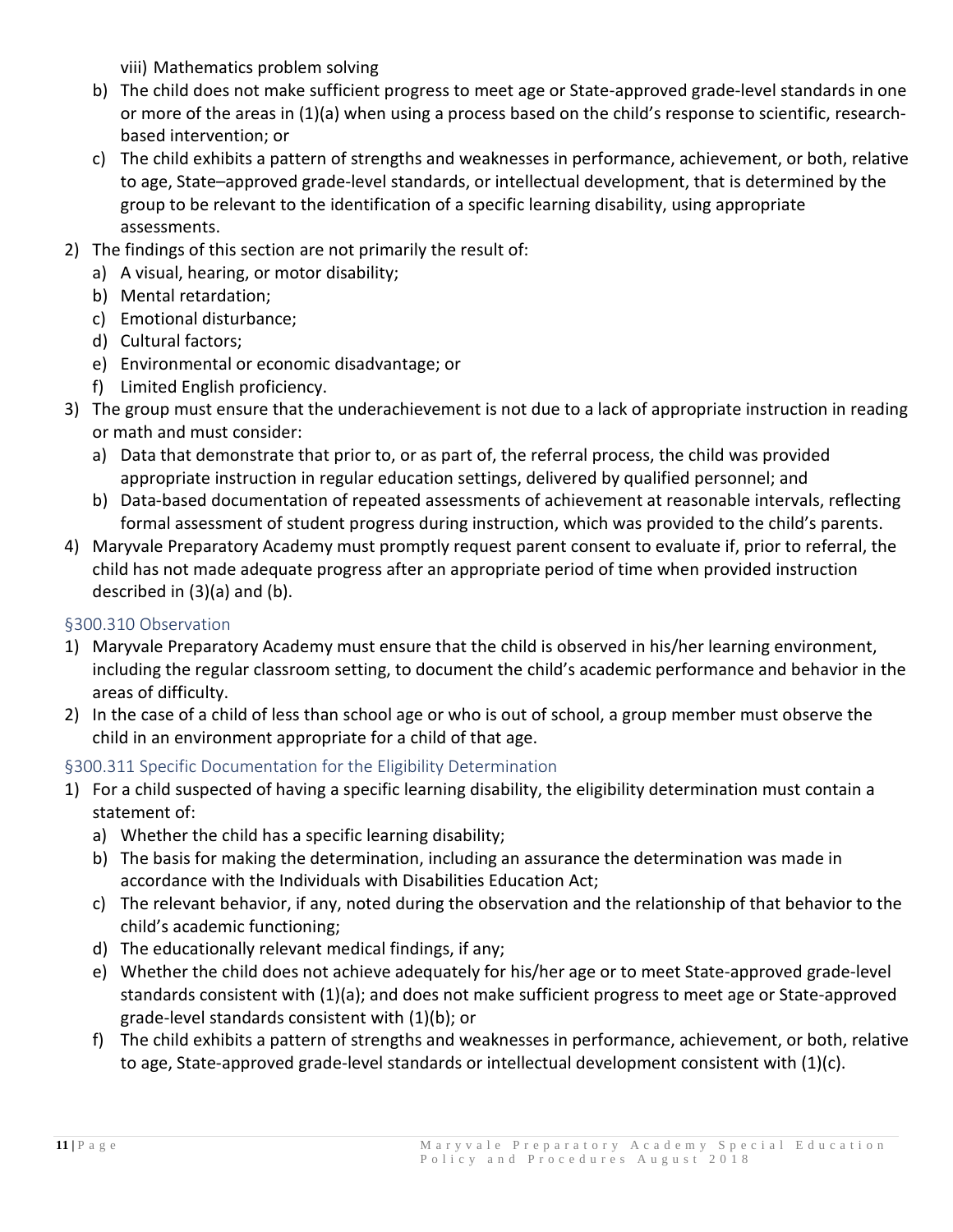- g) The determination of the group concerning the effects of a visual, hearing, or motor disability; mental retardation; emotional disturbance; cultural factors; environmental or economic disadvantage; or limited English proficiency of the child's achievement level.
- 2) If the child participated in a process that assessed the child's response to scientific, research-based intervention, the determination must include:
	- a) The instructional strategies used and the student-centered data collected;
	- b) Documentation that the child's parents were notified about the State's policies regarding the amount and nature of student performance that would be collected and the general education services that would be provided;
	- c) Strategies for increasing the rate of learning; and
	- d) The parent's right to request an evaluation.
- 3) Each group member must certify in writing whether the report reflects the member's conclusion. If it does not, the group member must submit a separate statement presenting the member's conclusions.

# <span id="page-12-0"></span>AAC R7-2-401.E Evaluation/Reevaluation

- 1) Maryvale Preparatory Academy shall establish, implement, and make available to school-based personnel and parents within its boundaries of responsibility written procedures for the initial full and individual evaluation of students suspected of having a disability, and for the reevaluation of students previously identified as being eligible for special education.
- 2) Procedures for the initial full and individual evaluation of children suspected of having a disability and for the reevaluation of students with disabilities shall meet the requirements of IDEA and its regulations, state statutes, and State Board of Education rules.
- 3) The initial evaluation of a child being considered for special education, or the reevaluation per a parental request of a student already receiving special education services, shall be conducted within 60 calendar days from Maryvale Preparatory Academy's receipt of the parent's informed written consent and shall conclude with the date of the multidisciplinary evaluation team (MET) determination of eligibility.
- 4) If the parent requests the evaluation, Maryvale Preparatory Academy must, within a reasonable amount of time not to exceed 15 school days from the date it receives a parent's written request for an evaluation, either begin the evaluation by reviewing existing data or provide prior written notice refusing to conduct the requested evaluation. The 60-day evaluation period shall commence upon Maryvale Preparatory Academy's receipt of the parent's informed written consent.
- 5) The 60-day evaluation period may be extended for an additional 30 days, provided it is in the best interest of the child and the parent and Maryvale Preparatory Academy agree in writing to such an extension. Neither the 60-day evaluation period nor any extension shall cause a reevaluation to exceed the timelines for a reevaluation within three years of the previous evaluation.
- 6) Maryvale Preparatory Academy may accept current information about the student from another state, public agency, public education agency, or through an independent educational evaluation. In such instances, the multidisciplinary evaluation team shall be responsible for reviewing and approving or supplementing an evaluation to meet the requirements identified in subsections  $(E)(1)$  through  $(7)$ .
- 7) For the following disabilities, the full and individual initial evaluation shall include:
	- a) Emotional disability: verification of a disorder by a qualified professional.
	- b) Hearing impairment:
		- i) An audiological evaluation by a qualified professional, and
		- ii) An evaluation of communication/language proficiency.
	- c) Other health impairment: verification of a health impairment by a qualified professional.
	- d) Specific learning disability: a determination of whether the child exhibits a pattern of strengths and weaknesses in performance, achievement, or both, relative to age, state-approved grade-level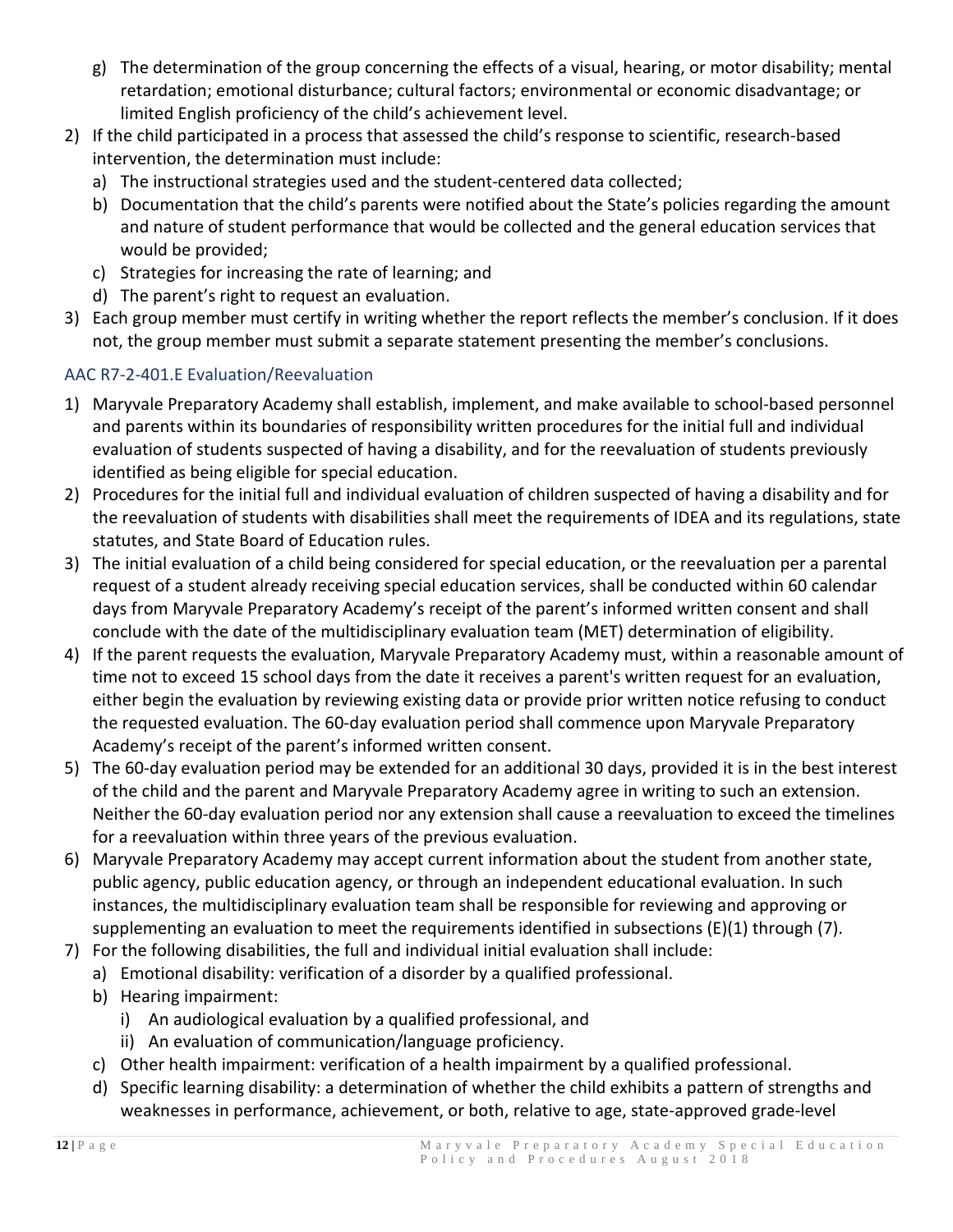standards, or intellectual development that meets Maryvale Preparatory Academy criteria through one of the following methods:

- i) A discrepancy between achievement and ability;
- ii) The child's response to scientific, research-based interventions; or
- iii) Other alternative research-based procedures.
- e) Orthopedic impairment: verification of the physical disability by a qualified professional.
- f) Speech/language impairment: an evaluation by a qualified professional.
- g) For students whose speech impairments appear to be limited to articulation, voice, or fluency problems, the written evaluation may be limited to:
	- i) An audiometric screening within the past calendar year,
	- ii) A review of academic history and classroom functioning,
	- iii) An assessment of the speech problem by a speech therapist, or
	- iv) An assessment of the student's functional communication skills.
- h) Traumatic brain injury: verification of the injury by a qualified professional.
- i) Visual impairment: verification of a visual impairment by a qualified professional.
- 8) The Department shall develop a list, subject to review and approval of the State Board of Education, of qualified professionals eligible to conduct the appropriate evaluations prescribed in subsection (E)(7).
- 9) The multidisciplinary evaluation team shall determine, in accordance with the IDEA and regulations, whether the requirements of subsections (E)(7(a) through (i) are required for a student's reevaluation.

# <span id="page-13-1"></span><span id="page-13-0"></span>**Free Appropriate Public Education (FAPE) Policy & Procedures**

# POLICY

A free appropriate public education (FAPE) will be available to all children within the boundaries of responsibility of Maryvale Preparatory Academy, including children with disabilities who have been suspended or expelled from school as provided for in §300.530(d) of the IDEA regulations.

# **PROCEDURES**

# <span id="page-13-3"></span><span id="page-13-2"></span>§300.306 Determination of Eligibility, §300.308 Additional Group Members

**All public education agencies** will make the determination that a child is eligible for special education and related services on an individual basis by a properly constituted team.

# <span id="page-13-4"></span>§300.101 Free Appropriate Public Education

# **1) For Preschool Children (3 to 5)**

# **Unified districts and elementary districts will:**

- a) Make FAPE available no later than the child's third birthday;
- b) Ensure that an IEP or an IFSP is in effect for each child by that date;
- c) Ensure that a child's IEP team determines the date when services under the IEP or IFSP will begin if a child's third birthday occurs during the summer.

# **Union high school districts and charter schools will:**

Refer any children who are suspected of having a disability to the appropriate unified district or elementary district for evaluation and, if appropriate, for services.

# **2) For School-Aged Children (5 to 21)**

**All Public Education Agencies** will make FAPE available to any child who needs special education and related services, even though the child has not failed or been retained in a course or grade, and is advancing from grade to grade.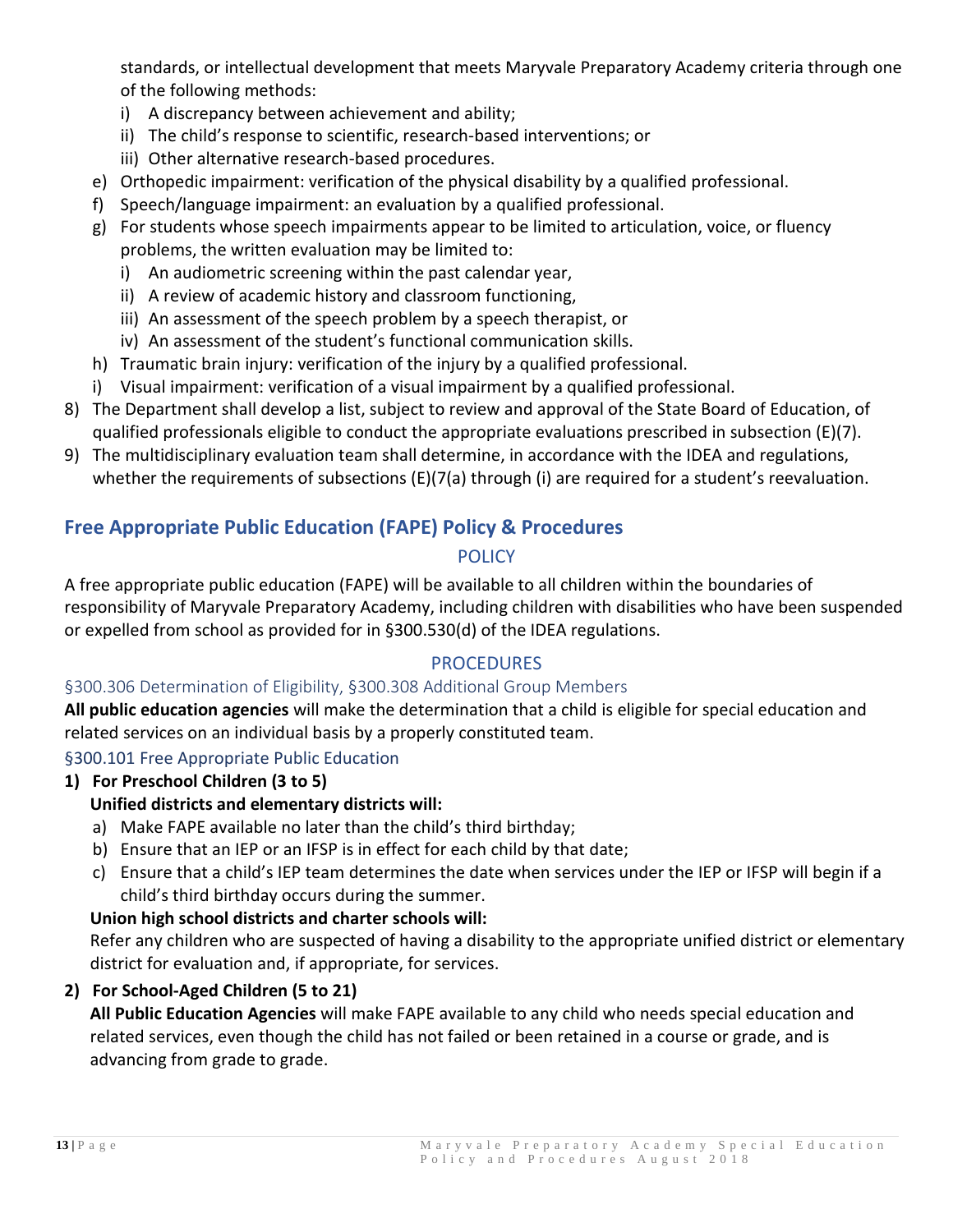#### <span id="page-14-0"></span>ARS 15-764.A(5) Powers of the School District Governing Board or County School Superintendent

The governing board of each school district or the county school superintendent shall establish policy with regard to allowable pupil-teacher ratios and pupil-staff ratios within the school district or county for provision of special education services.

### <span id="page-14-1"></span>ARS 15-764.B Powers of the School District Governing Board or County School Superintendent

The special education programs and services established pursuant to this section and section 15-765 shall be conducted only in a school facility which houses regular education classes or in other facilities approved by the division of special education.

#### <span id="page-14-2"></span>§300.105 Assistive Technology

- 1) Maryvale Preparatory Academy will ensure that assistive technology devices or services or both will be available to a child with a disability, if required, as a part of:
	- a) Special education,
	- b) Related services, and
	- c) Supplementary aids and services.
- 2) On a case-by-case basis, Maryvale Preparatory Academy will ensure the use of school-purchased assistive technology devices in a child's home or other setting if the child's IEP team determines that the child needs access to those devices in order to receive FAPE.

### <span id="page-14-3"></span>§300.106 Extended School Year Services (ESY)

- 1) Maryvale Preparatory Academy will make extended school year services available as necessary to provide FAPE to children with disabilities.
	- a) ESY services will be provided only if a child's IEP team determines, in accordance with §§300.320– 300.324, that the services are necessary for the provision of FAPE.
	- b) Services will not be:
		- i) Limited to a particular category of disability; or
		- ii) Unilaterally limited to the type, amount, or duration of services.
- 2) The ESY services that are provided to a child with a disability will:
	- a) Be provided beyond the normal school year of the agency;
	- b) Be provided in accordance with the child's IEP;
	- c) Be provided at no cost to the parents of the child; and
	- d) Meet the standards of the State.

### <span id="page-14-4"></span>§300.107 Nonacademic Services

- 1) Maryvale Preparatory Academy will afford children with disabilities an equal opportunity for participation in nonacademic and extracurricular services and activities including, as determined appropriate and necessary by the child's IEP team, the provision of supplementary aids and services.
- 2) Nonacademic and extracurricular services and activities may include counseling services, athletics, transportation, health services, recreational activities, special interest groups or clubs sponsored by Maryvale Preparatory Academy, referrals to agencies that provide assistance to individuals with disabilities, and employment of students, including both employment by Maryvale Preparatory Academy and assistance in making outside employment available.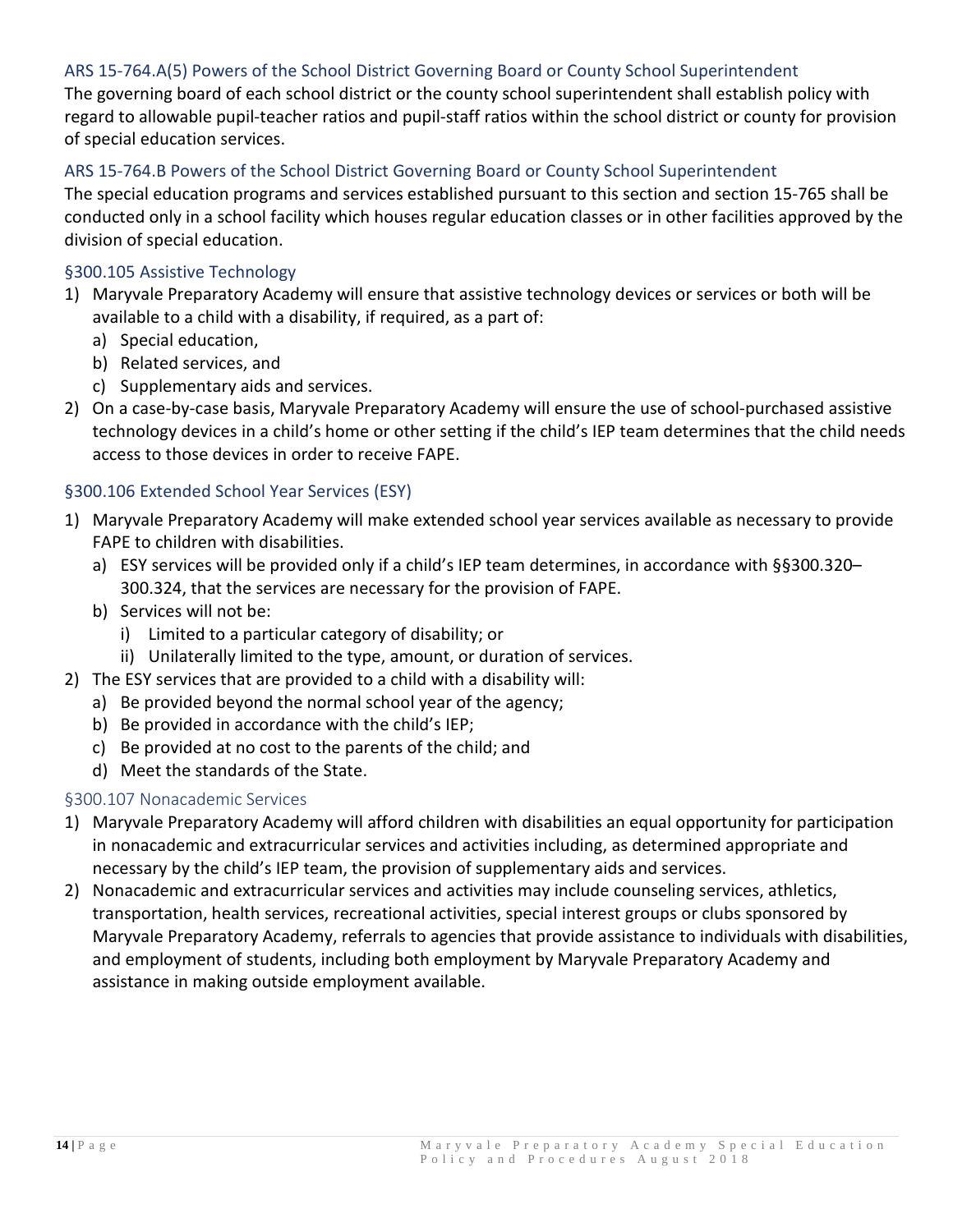### <span id="page-15-0"></span>§300.108 Physical Education

- 1) Maryvale Preparatory Academy will make regular physical education services available to children with disabilities to the same extent that the agency provides those services to children without disabilities, unless:
	- a) The child is enrolled full time in a separate facility; or
	- b) The child needs specially designed physical education as prescribed in the child's IEP.
- 2) If a child is enrolled in a separate facility, Maryvale Preparatory Academy will ensure that the child receives appropriate physical education services.
- 3) If special physical education is prescribed in a child's IEP, Maryvale Preparatory Academy will provide for those services, either directly or through other public or private programs.

### <span id="page-15-1"></span>§300.110 Program Options

1) Maryvale Preparatory Academy will ensure that children with disabilities have available to them the variety of educational programs and services that are available to nondisabled children, including art, music, industrial arts, consumer and homemaking education, and vocational education.

<span id="page-15-2"></span>§300.113 Routine Checking of Hearing Aids and External Components of Surgically Implanted Medical Devices

- 1) Maryvale Preparatory Academy will ensure that the hearing aids worn in school by children with hearing impairments are functioning properly; and
- 2) The external components of surgically implanted medical devices (e.g., cochlear implants) are functioning properly, except that the agency will not be responsible for any post-surgical maintenance, programming, or replacement of any component, external or internal, of the medical device.

### <span id="page-15-3"></span>§300.154 Methods of Ensuring Services

- 1) Maryvale Preparatory Academy may use the Medicaid or other public benefits or insurance programs in which a child participates to provide or pay for services required under IDEA, as permitted under the public benefits or insurance program, except that Maryvale Preparatory Academy:
	- a) May not require parents to sign up for or enroll in public benefits or insurance programs to receive FAPE;
	- b) May not require parents to incur out-of-pocket expenses such as payment of a deductible or co-pay for services required by IDEA, but may pay the cost that parents otherwise would be required to pay;
	- c) May not use a child's public benefit if that use would:
		- i) Decrease lifetime benefits;
		- ii) Result in the family paying for nonschool services that would otherwise be paid for by public benefits;
		- iii) Increase premiums or lead to discontinuation of benefits; or
		- iv) Risk loss of eligibility.
- 2) Maryvale Preparatory Academy must notify parents that their refusal to allow access to their public benefits does not relieve the agency of its responsibility to provide all required IDEA services.
- 3) Maryvale Preparatory Academy must obtain a one-time written consent from the parent, after providing written notification and before accessing the child's or the parent's public benefits for the first time. The consent must specify:
	- a) The personally identifiable information that may be disclosed;
	- b) The purpose of the disclosure; and
	- c) The agency to which the disclosure may be made.
- 4) Maryvale Preparatory Academy must provide a written notification to the child's parents before accessing the child's or parent's public benefits or insurance for the first time and prior to obtaining the one-time parental consent and annually thereafter.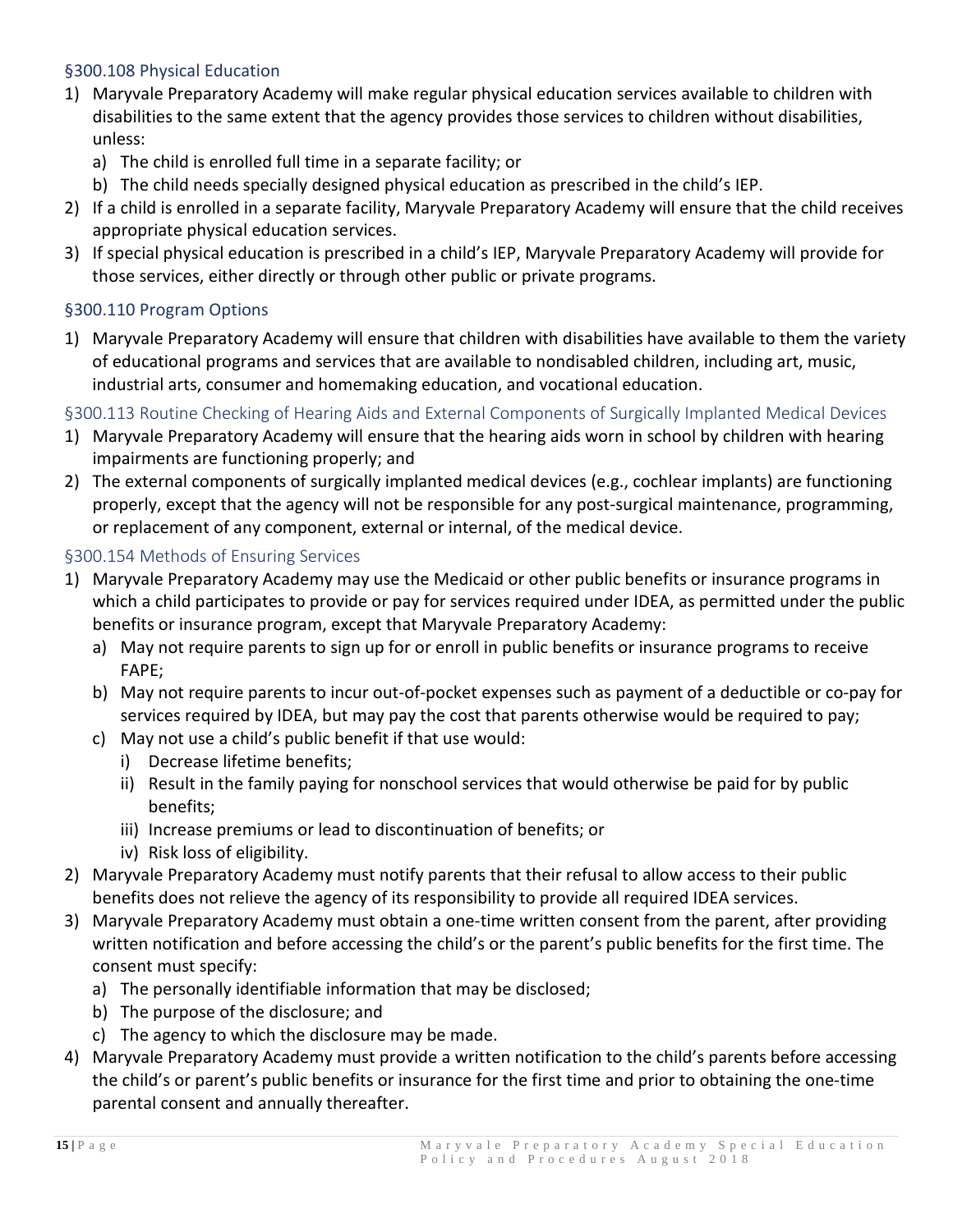## <span id="page-16-0"></span>AAC R7-2-401.F Parental Consent

- 1) Maryvale Preparatory Academy shall obtain informed written consent from the parent of the child with a disability before the initial provision of special education and related services to the child.
- 2) If the parent of a child fails to respond to a request for, or refuses to consent to, the initial provision of special education and related services, Maryvale Preparatory Academy may not use mediation or due process procedures in order to obtain agreement or a ruling that the services may be provided to the child.
- 3) If the parent of the child refuses to consent to the initial provision of special education and related services, or the parent fails to respond to a request to provide consent for the initial provision of special education and related services, Maryvale Preparatory Academy:
	- a) Will not be considered to be in violation of the requirement to make available FAPE to the child because of the failure to provide the child with the special education and related services for which the parent refuses to or fails to provide consent, and
	- b) Is not required to convene an IEP team meeting or develop an IEP in accordance with these rules.
- 4) If, at any time after the initial provision of special education and related services, the parent of a child revokes consent in writing for the continued provision of special education and related services, Maryvale Preparatory Academy:
	- a) May not continue to provide special education and related services to the child, but shall provide prior written notice before ceasing the provision of special education and related services;
	- b) May not use the mediation procedures or the due process procedures in order to obtain agreement or a ruling that the services may be provided to the child;
	- c) Will not be considered to be in violation of the requirement to make FAPE available to the child because of the failure to provide the child with further special education and related services; and
	- d) Is not required to convene an IEP team meeting or develop an IEP for the child for further provision of special education and related services.
- 5) If a parent revokes consent in writing for the child's receipt of special education services after the child is initially provided special education and related services, Maryvale Preparatory Academy is not required to amend the child's education records to remove any references to the child's receipt of special education and related services because of the revocation of consent.

# <span id="page-16-2"></span><span id="page-16-1"></span>**Least Restrictive Environment (LRE) Policy & Procedures**

# **POLICY**

Children with disabilities, including children in public or private institutions or other care facilities, will be educated to the maximum extent appropriate with children who are not disabled in accordance with §§300.114–300.117 of the IDEA regulations.

# PROCEDURES

# <span id="page-16-4"></span><span id="page-16-3"></span>§300.114 LRE Requirements

Maryvale Preparatory Academy will ensure that special classes, separate schooling, or other removals of children with disabilities from the regular educational environment occur only if the nature or severity of the disability is such that education in regular classes with the use of supplementary aids and services cannot be achieved satisfactorily.

# <span id="page-16-5"></span>§300.115 Continuum of Alternative Placements

- 1) Maryvale Preparatory Academy will make available a continuum of alternative placements to meet the needs of children with disabilities for special education and related services.
- 2) The continuum of alternative placements will include: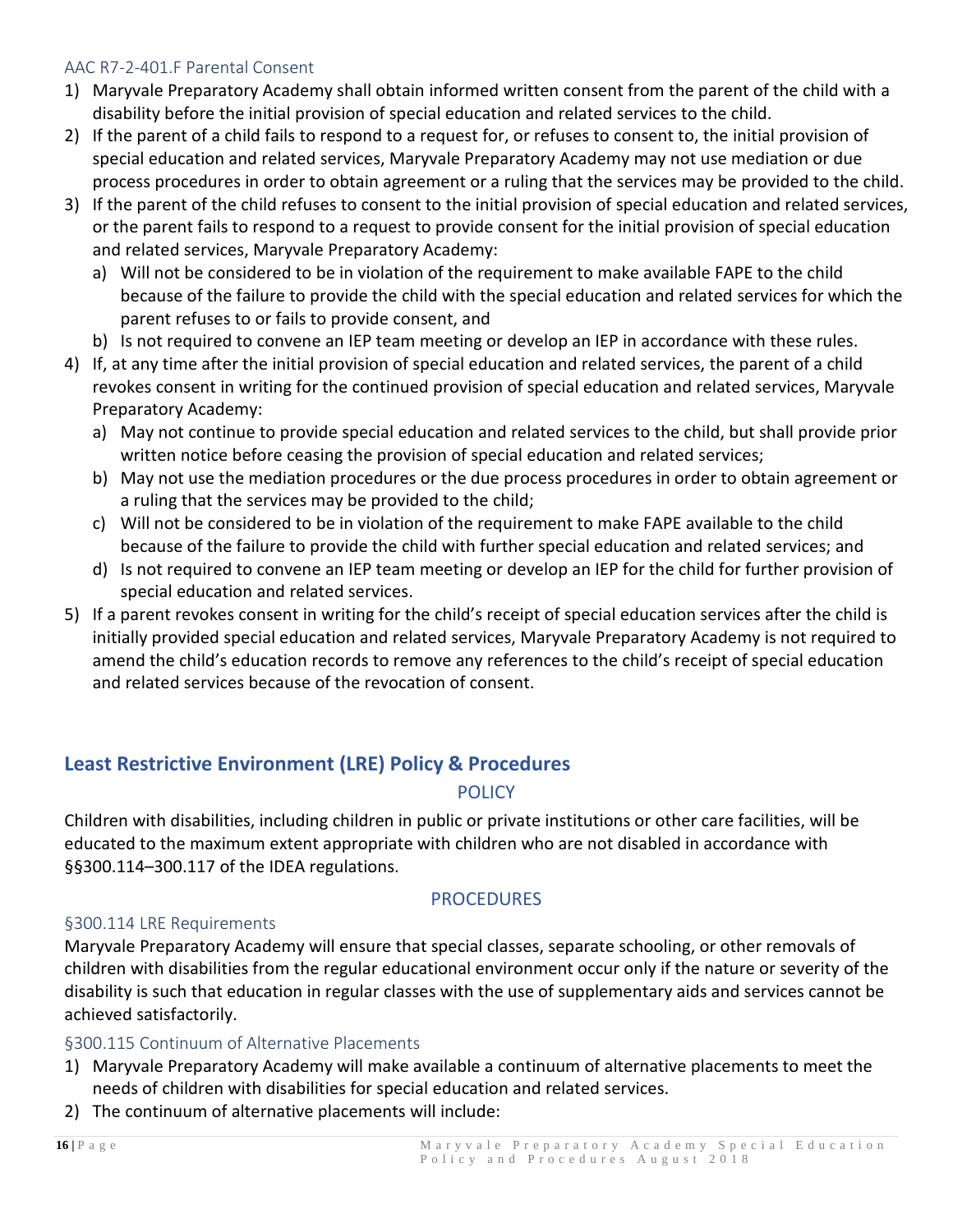- a) Instruction in regular classes, special classes, special schools, home instruction, and instruction in hospitals and institutions;
- b) Supplementary services, such as a resource room or itinerant instruction, to be provided in conjunction with regular class placement.

### <span id="page-17-0"></span>§300.116 Placements

- 1) The placement decision for each child will be:
	- a) Made by a group that includes the parents and other persons knowledgeable about the child, about the meaning of the evaluation data, and about the placement options;
	- b) In conformity with the LRE provisions of the IDEA regulations;
	- c) Determined at least annually;
	- d) Based on the child's IEP; and
	- e) As close as possible to the child's home.
- 2) Unless the IEP of a child requires some other arrangement, the child will be educated in the school that he or she would attend if not disabled.
- 3) In selecting the LRE, consideration will be given to any potential harmful effect on the child or on the quality of services that she or he needs.
- 4) A child with a disability will not be removed from age-appropriate regular classrooms solely because of needed modifications in the general education curriculum.

# <span id="page-17-1"></span>§300.117 Nonacademic Settings

- 1) In providing or arranging for the provision of nonacademic and extracurricular services and activities, including meals, recess periods, and other nonacademic activities, Maryvale Preparatory Academy must ensure that each child with a disability participates with nondisabled children in the extracurricular services and activities to the maximum extent appropriate to the needs of that child.
- 2) Maryvale Preparatory Academy will ensure that the supplementary aids and services determined by the IEP team to be appropriate and necessary are provided to allow the child to participate in nonacademic settings.

# <span id="page-17-2"></span>AAC R7-2-401.H Least Restrictive Environment

- 1) Maryvale Preparatory Academy shall establish, implement, and make available to its school-based personnel and parents, written procedures to ensure the delivery of special education services in the least restrictive environment as identified by IDEA and its regulations, the state statutes, and the State Board of Education rules.
- 2) A continuum of services and supports for students with disabilities shall be available through each public education agency.

# <span id="page-17-4"></span><span id="page-17-3"></span>**Individualized Education Program (IEP) Policy & Procedures**

# **POLICY**

Maryvale Preparatory Academy shall ensure that an IEP is developed and implemented for each eligible child served by Maryvale Preparatory Academy and for each eligible child placed in or referred to a private school or facility by Maryvale Preparatory Academy in accordance with §§300.320–300.325 of the IDEA regulations.

# PROCEDURES

### <span id="page-17-6"></span><span id="page-17-5"></span>§300.320 Contents of the IEP

- 1) The contents of each IEP will include a statement of:
	- a) The child's present levels of academic achievement and functional performance, including: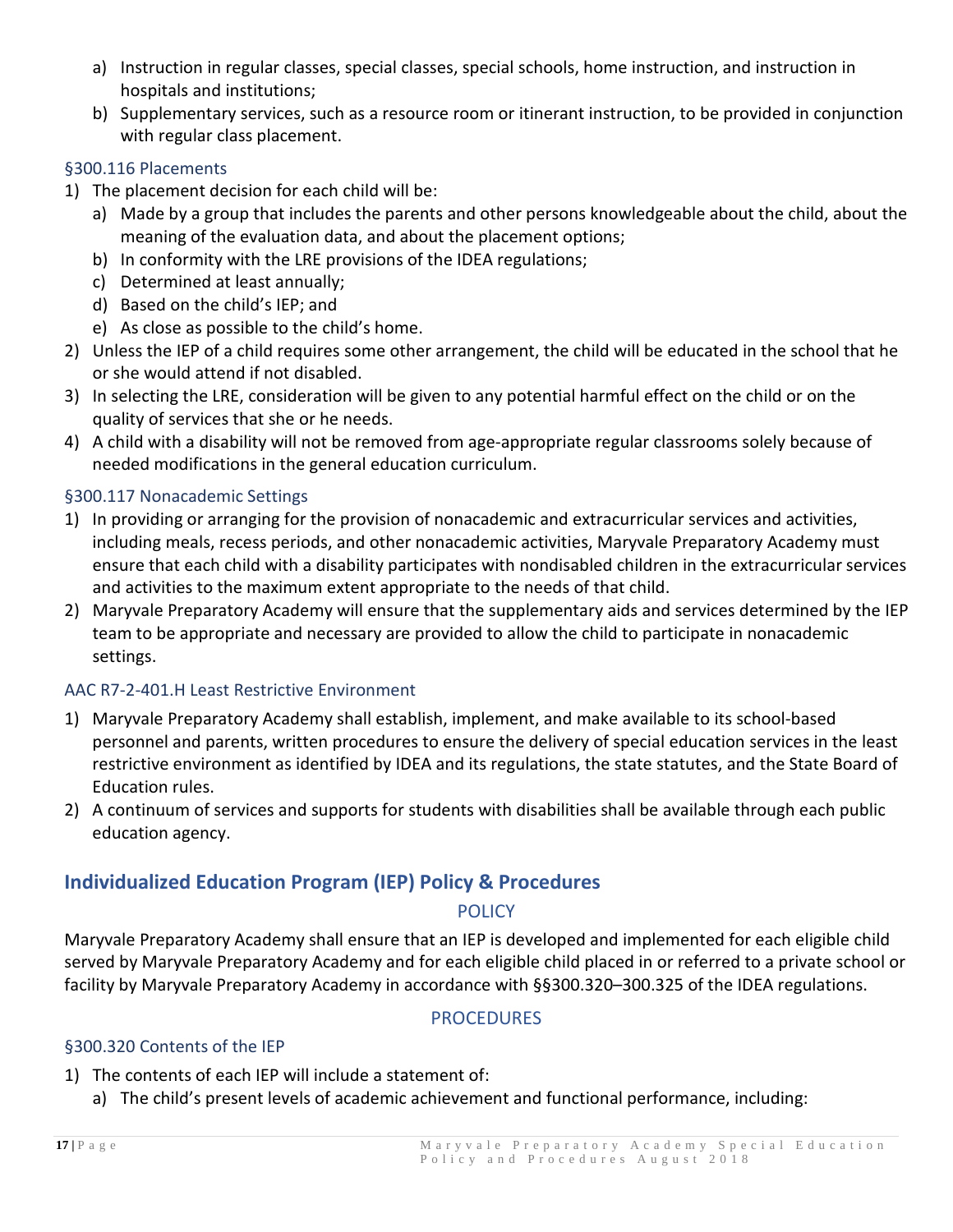- i) How the child's disability affects the child's involvement and progress in the general education curriculum; or
- ii) For preschool children, as appropriate, how the disability affects the child's participation in appropriate activities;
- b) Measurable annual goals, including academic and functional goals designed to:
	- i) Meet the child's needs that result from the child's disability to enable the child to be involved in and make progress in the general education curriculum; and
	- ii) Meet each of the child's other educational needs that result from the child's disability;
	- iii) For children with disabilities who take alternate assessments aligned to alternate achievement standards (MSAA and AIMS A), a description of benchmarks or short-term objectives;
- c) How the child's progress toward meeting the IEP goals will be measured and when periodic reports on the child's progress toward the goals will be provided;
- d) The special education and related services to be provided to the child, the supplementary aids and services to be provided to the child or on behalf of the child, and the program modifications or supports for school personnel that will be provided to enable the child:
	- i) To advance appropriately toward attaining the annual goals; and
	- ii) To be involved in and progress in the general education curriculum and to participate in extracurricular and other nonacademic activities with other children with disabilities and nondisabled children.
- e) The extent, if any, to which the child will not participate with nondisabled children in the regular class and in extracurricular and other nonacademic activities;
- f) Any individual accommodations that are needed to measure the academic achievement and functional performance of the child on State and district-wide assessments;
- g) If the IEP team determines that the child must take an alternate assessment instead of a particular regular State or district-wide assessment of student achievement, a statement of why:
	- i) the child cannot participate in the regular assessment; and
	- ii) the particular alternate assessment selected is appropriate for the child;
- h) The projected date for the beginning of the services and modifications and the anticipated frequency, location, and duration of those services and modifications.
- i) Beginning not later than the first IEP to be in effect when the child turns 16 (or younger if determined appropriate by the IEP team) and updated annually, the IEP will also include a statement of:
	- i) Appropriate measurable postsecondary goals based upon age-appropriate transition assessments related to training, education, employment, and where appropriate, independent living skills;
	- ii) Transition services (including courses of study) needed to assist the child in reaching those goals.
- j) Beginning not later than one year before a student reaches the age of 18, the IEP will include a statement that the parents and the student have been informed of the rights under Part B, if any, that will transfer to the student on reaching the age of 18.

# <span id="page-18-0"></span>§300.321 The IEP Team

- 1) The IEP team for each child with a disability will include:
	- a) The parents of the child;
	- b) Not less than one regular education teacher of the child (if the child is, or may be, participating in the regular education environment);
	- c) Not less than one special education teacher of the child, or where appropriate, not less than one special education provider of the child;
	- d) A representative of Maryvale Preparatory Academy who: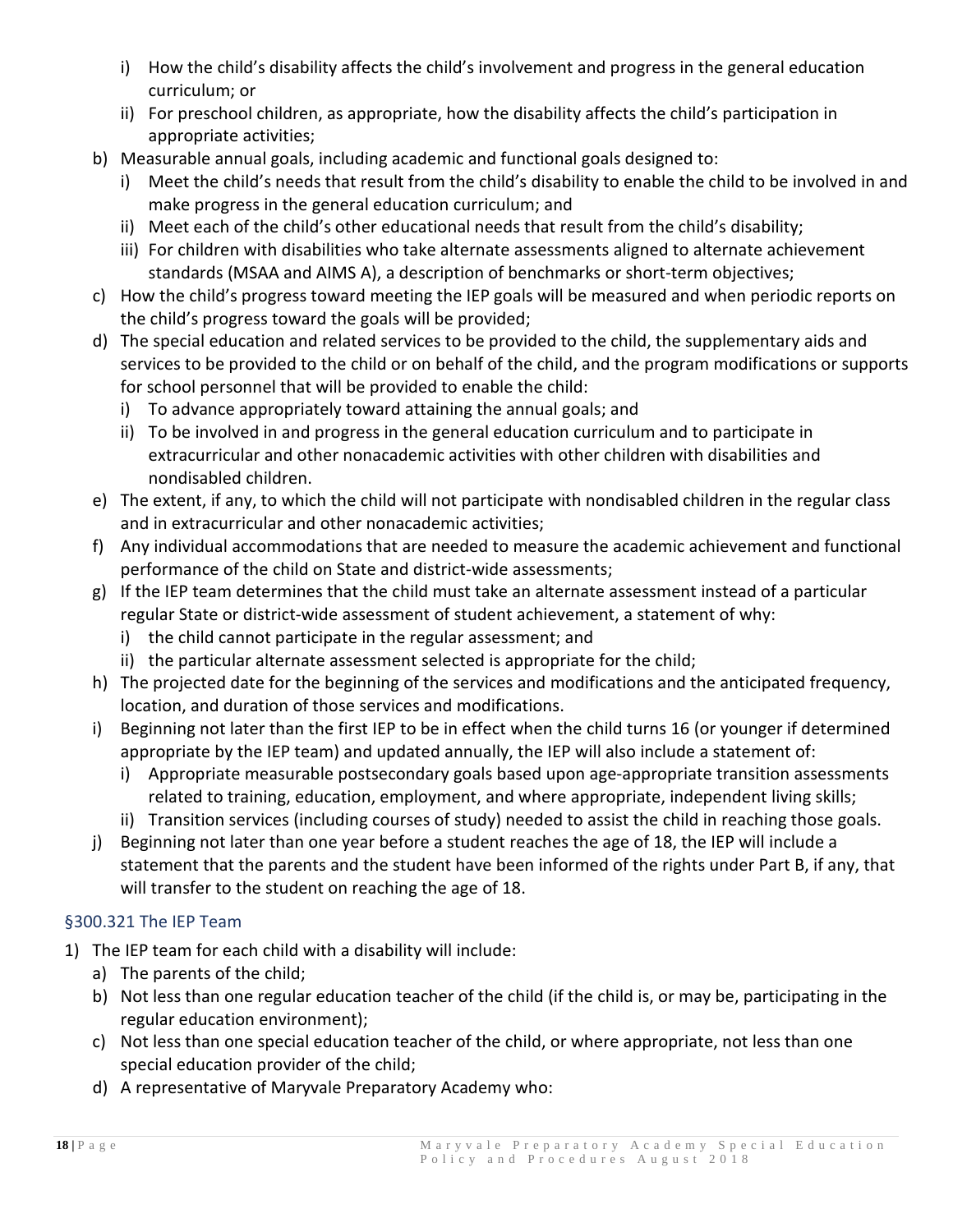- i) Is qualified to provide, or supervise the provision of, specially designed instruction to meet the unique needs of children with disabilities;
- ii) Is knowledgeable about the general education curriculum; and
- iii) Is knowledgeable about the availability of resources of the public education agency;
- iv) May be an Maryvale Preparatory Academy team member described in (b) through (f) if the above criteria are met.
- e) An individual who can interpret the instructional implications of evaluation results, who may be a member of the team described in (b) through (f).
- f) At the discretion of the parent or the agency, other individuals who have knowledge or special expertise regarding the child, including related services personnel as appropriate; and
- g) Whenever appropriate, the child with a disability.
	- i) A child of any age if the purpose of the meeting is to consider postsecondary goals and transition services needed to assist the child in reaching the IEP goals.
	- ii) If the student does not attend the IEP meeting, Maryvale Preparatory Academy will take other steps to ensure that the student's preferences and interests are considered.
- h) To the extent appropriate and with consent of the parents or the adult child, Maryvale Preparatory Academy will invite a representative of any participating agency that is likely to be responsible for providing or paying for transition services.
- i) For a child who is transitioning from AzEIP, representatives from AzEIP must be invited to the initial IEP if the parent requests.
- 2) A member of the IEP team described in (1)(a) through (1)(e) is not required to attend the IEP meeting if the parent and the school agree in writing prior to the meeting that attendance is not necessary because the member's area of curriculum or related services is not being modified or discussed in the meeting.
- 3) A member of the IEP team described in (1)(a) through (1)(e) may be excused from attending the IEP meeting in whole or part when the meeting involves a modification to or discussion of the member's area of the curriculum or related services if the parent and Maryvale Preparatory Academy consent to the excusal, in writing, and the member submits to the IEP team, in writing, input into the development of the IEP prior to the meeting.
- 4) In the case of a child previously served by AzEIP, an invitation to the initial IEP team meeting must, at the request of the parent, be sent to the AzEIP service coordinator to assist with the smooth transition of services.

# <span id="page-19-0"></span>§300.322 Parent Participation

- 1) The agency will take steps to ensure the parents of a child with a disability are present at each IEP meeting or are afforded the opportunity to participate by:
	- a) Notifying parents of the meeting early enough to ensure that they will have an opportunity to attend; and
	- b) Scheduling the meeting at a mutually agreed on time and place.
- 2) The meeting notice will:
	- a) Indicate the purpose, time, and location of the meeting and who will be in attendance; and
	- b) Inform the parents of the provisions relating to the participation of other individuals who have knowledge or special expertise about the child and of representatives of the AzEIP (if the meeting is for an initial IEP of a child transitioning from AzEIP).
- 3) Beginning not later than the first IEP to be in effect when the child turns 16, the notice will also:
	- a) Indicate that a purpose of the meeting will be the consideration of postsecondary goals and transition services;
	- b) Indicate that the agency will invite the student; and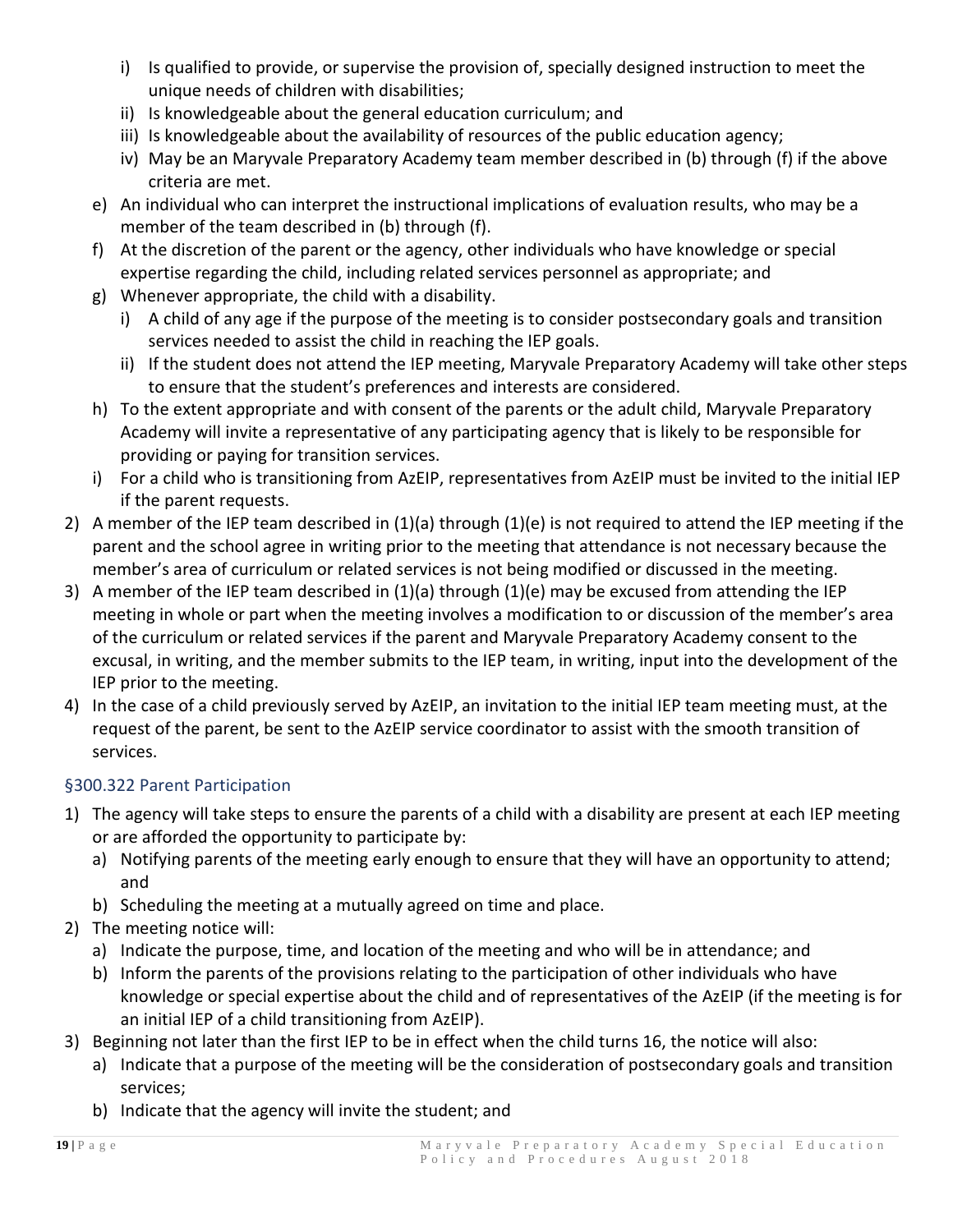- c) Identify any other agency that will be invited to send a representative.
- 4) If neither parent can attend, Maryvale Preparatory Academy will use other methods to ensure parent participation, including individual or conference telephone calls.
- 5) A meeting may be conducted without a parent in attendance if Maryvale Preparatory Academy is unable to convince the parents that they should attend. In this case, Maryvale Preparatory Academy will maintain a record of its attempts to arrange a mutually agreed on time and place, such as:
	- a) Detailed records of telephone calls made or attempted and the results of those calls;
	- b) Copies of correspondence sent to the parents and any responses received; and
	- c) Detailed records of visits made to the parent's home or place of employment and the results of those visits.
- 6) Maryvale Preparatory Academy will take whatever action is necessary to help the parent understand the proceedings at the IEP meeting, including arranging for an interpreter for parents with deafness or whose native language is other than English.
- 7) Maryvale Preparatory Academy will give the parent a copy of the child's IEP at no cost to the parent.

# <span id="page-20-0"></span>§300.323 When IEPs Must be in Effect

- 1) At the beginning of each school year, Maryvale Preparatory Academy must have in effect for each child with a disability in its jurisdiction, an IEP as defined in §300.320.
- 2) Maryvale Preparatory Academy will ensure that:
	- a) A meeting to develop an IEP for an eligible child is conducted within 30 days of a determination of eligibility for special education and related services.
	- b) As soon as possible following the development of the IEP, the services indicated in the IEP are made available to the child.
	- c) An IEP will be in effect at the beginning of each school year.
- 3) For children aged 2 years 9 months through 5 years who were previously served by AzEIP, the IEP team will consider the contents of the child's IFSP. An IFSP may serve as the IEP of the child if:
	- a) The agency has provided the parents with a detailed explanation of the differences between an IEP and an IFSP;
	- b) The parent and the agency agree in writing to the use of an IFSP;
	- c) The IFSP contains an educational component that promotes school readiness and includes pre-literacy, language, and numeric skills; and
	- d) The IFSP is developed in accordance with IEP procedures.
- 4) Maryvale Preparatory Academy will ensure that each child's IEP is accessible to each regular education teacher, special education teacher, related service provider, and any other service provider who is responsible for implementing the IEP.
	- a) Each teacher and related service provider will be informed of his or her specific responsibilities in implementing the IEP; and
	- b) The specific accommodations, modifications, and supports that must be provided for the child in accordance with the IEP.
- 5) For a child with an IEP who transfers in to Maryvale Preparatory Academy from another public education agency in Arizona, Maryvale Preparatory Academy, in consultation with the parents, will provide a free appropriate public education (including services comparable to the services described in the existing IEP) until Maryvale Preparatory Academy:
	- a) Reviews and adopts the child's IEP from the previous public education agency or
	- b) Develops, adopts, and implements a new IEP.
- 6) For a child with an IEP who transfers in to Maryvale Preparatory Academy from another state, Maryvale Preparatory Academy, in consultation with the parents, will provide a free appropriate public education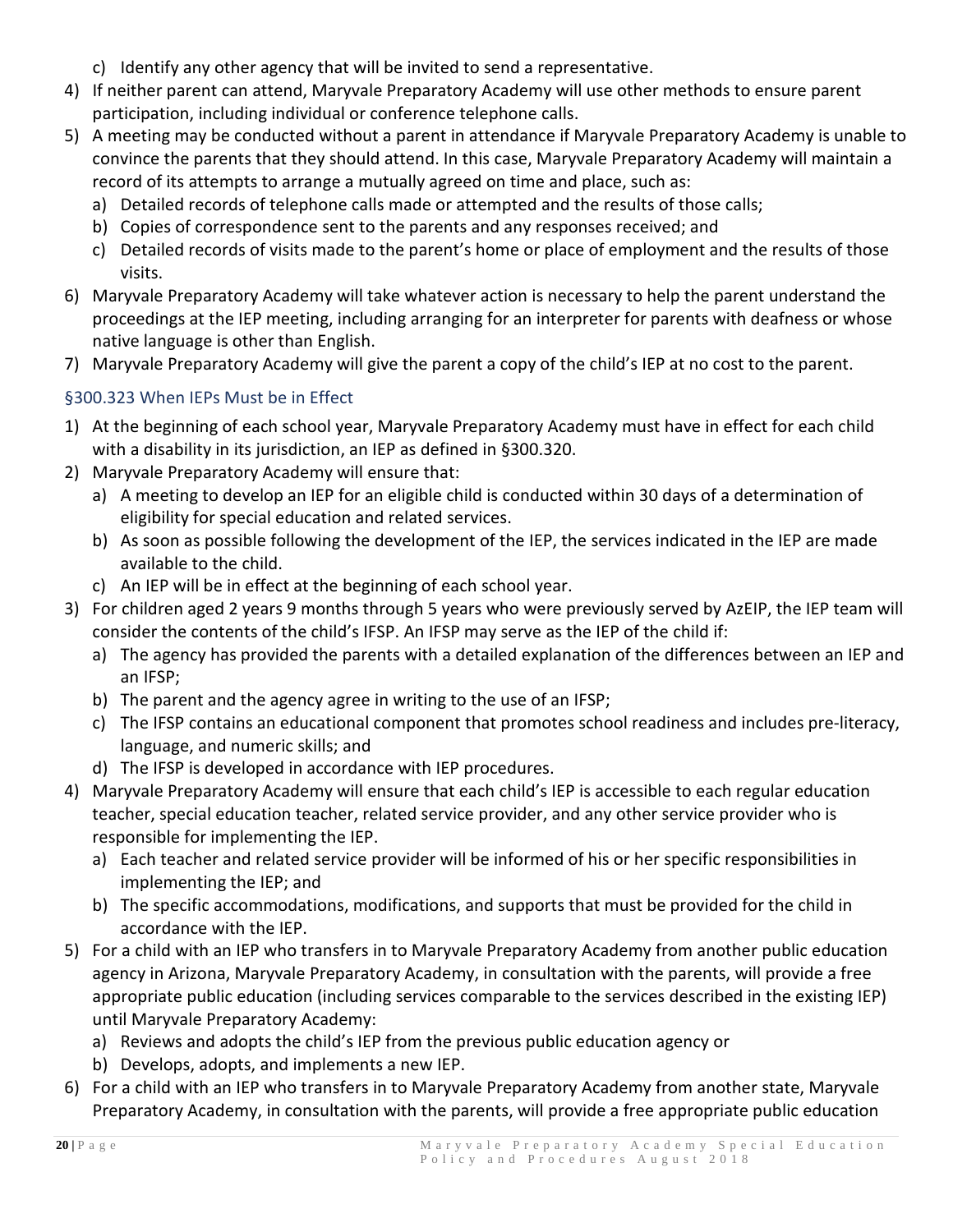(including services comparable to the services described in the existing IEP) until Maryvale Preparatory Academy:

- a) Conducts an evaluation for eligibility for special education in Arizona or determines that such an evaluation is unnecessary; and
- b) Develops, adopts, and implements a new IEP, if appropriate.
- 7) To facilitate the transition of a child enrolling from another public education agency, either from within or from outside of Arizona, Maryvale Preparatory Academy will take reasonable steps to promptly obtain the child's education records, including all records pertaining to special education, from the previous public education agency in which the child was enrolled.
- 8) When a records request is received from another pubic agency, from either within or outside of Arizona, Maryvale Preparatory Academy will promptly respond to the request.

# <span id="page-21-0"></span>§300.324 Development, Review, and Revision of an IEP

- 1) In developing each child's IEP, the IEP team will consider:
	- a) The strengths of the child and the concerns of the parents for enhancing the education of their child;
	- b) The results of the initial or most recent evaluation of the child; and
	- c) The academic, developmental, and functional needs of the child.
- 2) In consideration of special factors, the IEP team must:
	- a) In the case of a child whose behavior impedes his or her learning or that of others, consider the use of positive behavioral interventions and supports and other strategies to address that behavior;
	- b) In the case of a child with limited English proficiency, consider the language needs of the child as those needs relate to the child's IEP;
	- c) In the case of a child who is blind or visually impaired, provide for instruction in Braille and the use of Braille unless the IEP team determines, after an evaluation of the child's reading and writing skills, needs, and appropriate reading and writing media (including an evaluation of the child's future needs for instruction in Braille or the use of Braille) that instruction in Braille or the use of Braille is not appropriate for the child;
	- d) Consider the communication needs of the child, and in the case of a child who is deaf or hard of hearing, consider the child's language and communication needs, opportunities for direct communication with peers and professional personnel in the child's language and communication mode, academic levels and full range of needs, including opportunities for direct instruction in the child's language and communication mode;
	- e) Consider whether the child requires assistive technology devices and services.
- 3) The regular education teacher of a child with a disability, as a member of the IEP team, must, to the extent appropriate, participate in the development, review, and revision of the child's IEP, including the determination of:
	- a) Appropriate positive behavioral interventions and strategies for the child; and
	- b) Supplementary aids and services, program modifications, and/or supports for school personnel that will be provided for the child, consistent with §300.320(a)(4).
- 4) In making changes to the IEP after the annual IEP meeting, the parent and Maryvale Preparatory Academy may agree to amend the IEP without a meeting to make those changes and instead, develop a written document to amend or modify the child's current IEP. Maryvale Preparatory Academy must:
	- a) Inform all members of the child's IEP team of those changes and
	- b) Upon request, provide the parents with the revised copy of the IEP.
- 5) To the extent possible, Maryvale Preparatory Academy will encourage the consolidation of evaluation, reevaluation, and IEP meetings for a child.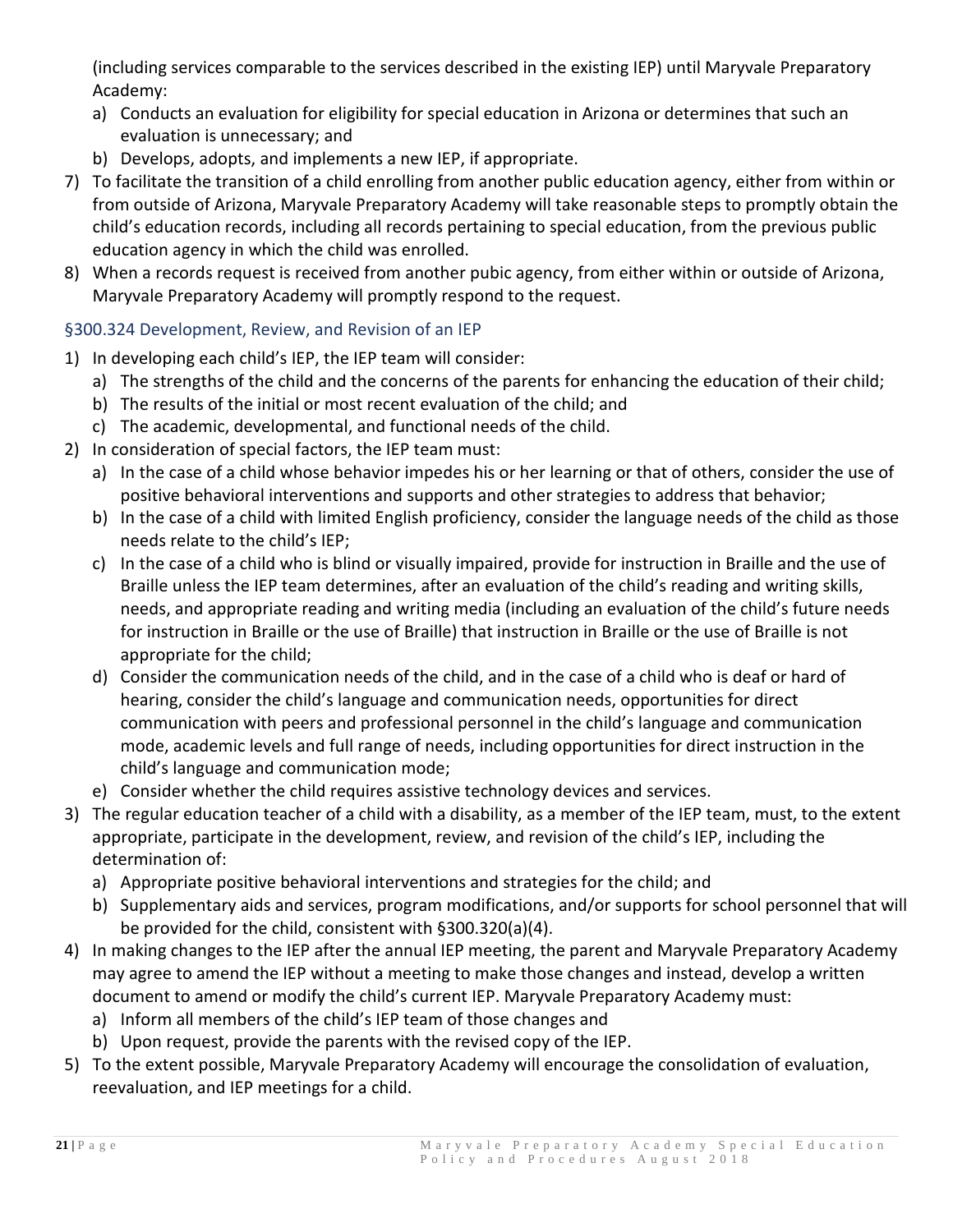- 6) Maryvale Preparatory Academy will ensure that the IEP team reviews the child's IEP periodically, but not less than annually, to determine if goals are being achieved and revises the IEP, when appropriate, to address:
	- a) Any lack of expected progress toward the annual goals and in the general education curriculum, if appropriate;
	- b) The results of any reevaluation;
	- c) Information about the child provided to, or by, the parents;
	- d) The child's anticipated needs, or other matters.
- 7) If a participating agency other than Maryvale Preparatory Academy fails to provide the transition services in an IEP, Maryvale Preparatory Academy must reconvene the IEP team to identify alternative strategies to meet the child's transition outcomes.

# <span id="page-22-0"></span>§300.325 Private School Placements by Maryvale Preparatory Academy

- 1) Before Maryvale Preparatory Academy places a child with a disability in a private school or facility, Maryvale Preparatory Academy must initiate and conduct a meeting to develop an IEP for the child and ensure that a representative of the private school or facility attends the meeting in person or by conference call.
- 2) Subsequent IEP reviews may be initiated and conducted by the private school at the discretion of Maryvale Preparatory Academy. However, Maryvale Preparatory Academy must ensure that:
	- a) The parents and Maryvale Preparatory Academy representative are involved in any decisions about the child's IEP; and
	- b) They agree to any proposed changes in the IEP before those changes are implemented.
- 3) Maryvale Preparatory Academy remains responsible for ensuring FAPE to a child placed by Maryvale Preparatory Academy in a private school or facility.

# <span id="page-22-1"></span>§300.327 Educational Placements

Maryvale Preparatory Academy must ensure that the parents of a child with a disability are members of any group that makes decisions on the educational placement of their child.

# <span id="page-22-2"></span>AAC R7-2-401.G Individualized Education Program (IEP)

- 1) Maryvale Preparatory Academy shall establish, implement, and make available to its school-based personnel and parents written procedures for the development, implementation, review, and revision of IEPs.
- 2) Procedures for IEPs shall meet the requirements of the IDEA and its regulations, the state statutes, and the State Board of Education rules.
- 3) Procedures shall include the incorporation of Arizona academic standards as adopted by the State Board of Education into the development of each IEP and address grade-level expectations and grade-level content instruction.
- 4) Each IEP of a student with a disability shall be developed in accordance with IDEA and its regulations, state statutes, and State Board of Education rules. If appropriate to meet the needs of a student and to ensure access to the general curriculum, an IEP team may include specially designed instruction in the IEP that may be delivered in a variety of educational settings by a general education teacher or other certificated personnel provided that certificated special education personnel are involved in the planning, progress monitoring, and when appropriate, the delivery of the specially designed instruction.
- 5) Each student with a disability who has an IEP shall participate in the state assessment system. Students with disabilities can test with or without accommodations or modifications as indicated in the student's IEP. Students who are determined to have a significant cognitive disability based on the established eligibility criteria will be assessed with the state's alternate assessments as determined by the IEP team.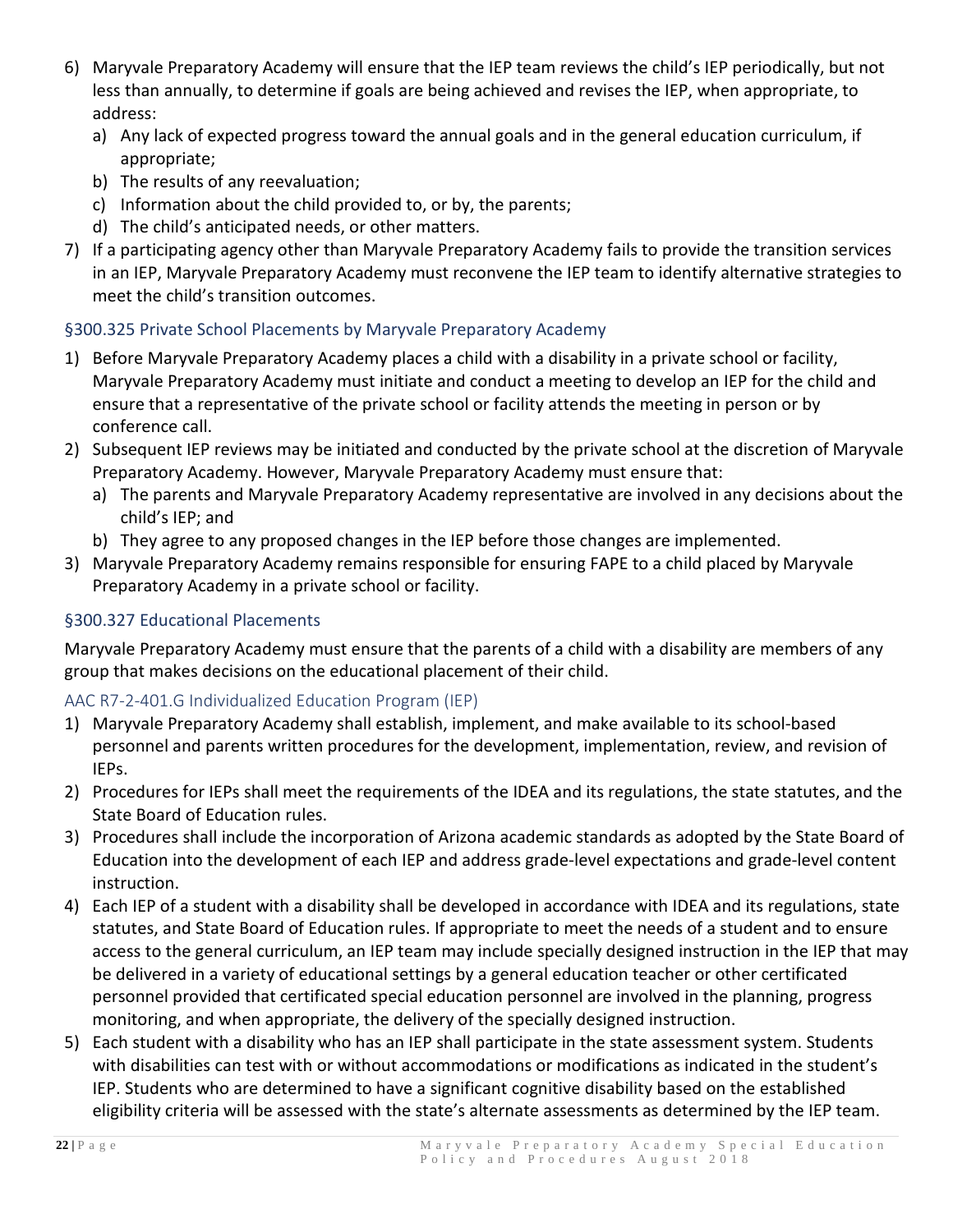- 6) A meeting of the IEP team shall be conducted to review and revise each student's IEP at least annually, or more frequently if the student's progress substantially deviates from what was anticipated. Maryvale Preparatory Academy shall provide written notice of the meeting to the parents of the student to ensure that parents have the opportunity to participate in the meeting. After the annual review, Maryvale Preparatory Academy and parent may agree not to convene an IEP team meeting for the purposes of making changes, and instead may develop a written document to amend or modify the student's current IEP.
- 7) A parent or Maryvale Preparatory Academy may request in writing a review of the IEP, and shall identify the basis for requesting review. Such review shall take place within 45 school days of the receipt of the request at a mutually agreed upon date and time.

# <span id="page-23-1"></span><span id="page-23-0"></span>**Procedural Safeguards Policy & Procedures**

### **POLICY**

Maryvale Preparatory Academy will establish, maintain, and implement procedural safeguards that meet the requirements of §§300.500 through 300.536 of the IDEA regulations.

### PROCEDURES

### <span id="page-23-3"></span><span id="page-23-2"></span>§300.501 Opportunity to Examine Records; Parent Participation in Meetings

- 1) Maryvale Preparatory Academy will ensure that the parents of a child with a disability shall be given an opportunity to inspect and review all education records with respect to the identification, evaluation, educational placement, and the provision of FAPE to the child.
- 2) Maryvale Preparatory Academy will ensure that the parents of a child with a disability shall:
	- a) Be given an opportunity to participate in meetings with respect to the identification, evaluation, educational placement, and the provision of FAPE to the child.
	- b) Be provided notice consistent with §300.322 to ensure they have the opportunity to participate in meetings.
	- c) Be members of any group that makes decisions on the educational placement of their child.
- 3) If neither parent can participate in a meeting in which a decision is to be made relating to the educational placement of their child, Maryvale Preparatory Academy must use other methods to ensure their participation, including individual or conference telephone calls, or video conferencing.
- 4) A placement decision may be made by a group without the involvement of the parent, if Maryvale Preparatory Academy is unable to obtain the parent's participation and has maintained a record of its attempts to ensure their involvement.

# <span id="page-23-4"></span>§300.502 Independent Educational Evaluation

- 1) The parents of a child with a disability have the right to obtain an independent educational evaluation of their child. Maryvale Preparatory Academy must provide to parents, upon request for an independent educational evaluation:
	- a) Information about where an independent educational evaluation may be obtained; and
	- b) Maryvale Preparatory Academy's criteria applicable for independent educational evaluations. Maryvale Preparatory Academy's criteria for the independent educational evaluation must be the same as the criteria Maryvale Preparatory Academy uses when it conducts an evaluation, to the extent consistent with the parent's right to an evaluation.
- 2) A parent has the right to an independent educational evaluation at public expense if the parent disagrees with an evaluation obtained by Maryvale Preparatory Academy. If a parent requests an independent educational evaluation at public expense, Maryvale Preparatory Academy must, without unnecessary delay, either: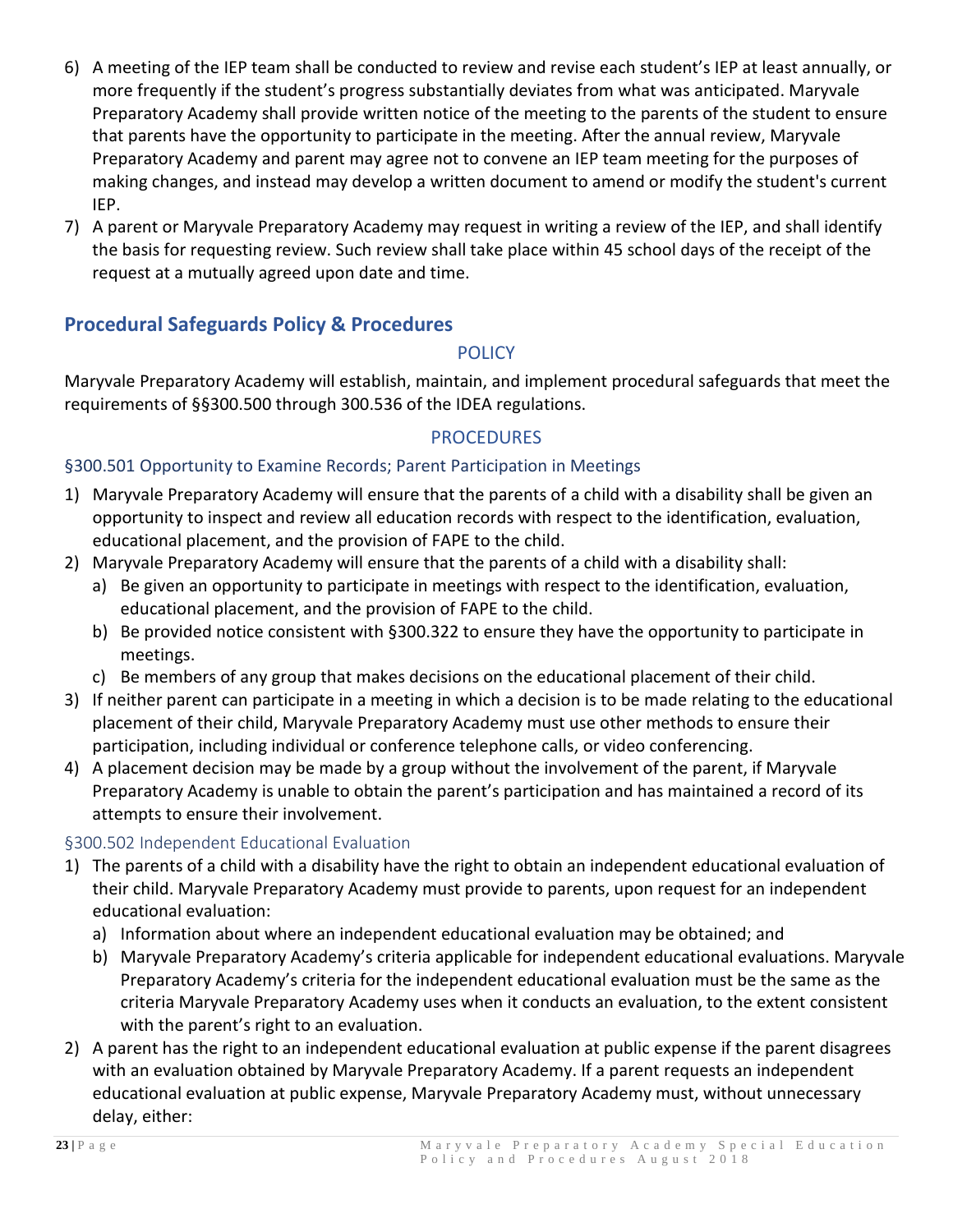- a) File for a due process hearing to show that its evaluation is appropriate; or
- b) Ensure that an independent educational evaluation is provided at public expense, unless Maryvale Preparatory Academy demonstrates in a hearing that the evaluation obtained by the parent did not meet criteria.
- 3) If a due process hearing decision is that Maryvale Preparatory Academy's evaluation is appropriate, the parent still has the right to an independent educational evaluation, but not at public expense.
- 4) If a parent requests an independent educational evaluation, Maryvale Preparatory Academy may ask for the parent's reasons for the objections, but may not require the parent to provide an explanation and may not unreasonably delay either providing the independent educational evaluation at public expense or filing a request for due process to defend its evaluation.
- 5) A parent is entitled to only one independent educational evaluation at public expense each time Maryvale Preparatory Academy conducts an evaluation with which the parent disagrees.
- 6) The results of any independent educational evaluation that is obtained by or provided to Maryvale Preparatory Academy:
	- a) Must be considered by Maryvale Preparatory Academy if it meets agency criteria in any decision with respect to the provision of FAPE to the child; and
	- b) May be presented by any party as evidence in a due process hearing.
- 7) If a hearing officer requests an independent educational evaluation as part of a due process hearing, the cost of the evaluation must be at public expense.

# <span id="page-24-0"></span>§300.503 Prior Notice by Maryvale Preparatory Academy; Content of Notice

- 1) Written notice must be given to the parents of a child with a disability a reasonable time before Maryvale Preparatory Academy:
	- a) Proposes to initiate or change the identification, evaluation, or educational placement of the child or the provision of FAPE to the child; or
	- b) Refuses to initiate or change the identification, evaluation, or educational placement of the child or the provision of FAPE to the child.
- 2) The notice must include:
	- a) A description of the action proposed or refused by Maryvale Preparatory Academy;
	- b) An explanation of why the agency proposes or refuses to take the action;
	- c) A description of each evaluation procedure, assessment, record, or report Maryvale Preparatory Academy used as a basis for the proposed or refused action;
	- d) A statement that the parents of a child with a disability have protection under the procedural safeguards of this part, and if this notice is not an initial referral for evaluation, how a copy of a description of the procedural safeguards can be obtained;
	- e) Sources for parents to contact to obtain assistance in understanding the provisions of this part;
	- f) A description of other options that the IEP team considered and the reasons why those options were rejected;
	- g) A description of other factors that are relevant to Maryvale Preparatory Academy's proposal or refusal.
- 3) The notice must be written in language understandable to the general public and provided in the native language or other mode of communication used by the parent.
- 4) If the native language or other mode of communication used by the parent is not a written language, Maryvale Preparatory Academy must ensure:
	- a) The notice is translated orally or by other means to the parent in his or her native language or other mode of communication;
	- b) That the parent understands the content of the notice;
	- c) That there is written evidence of these requirements.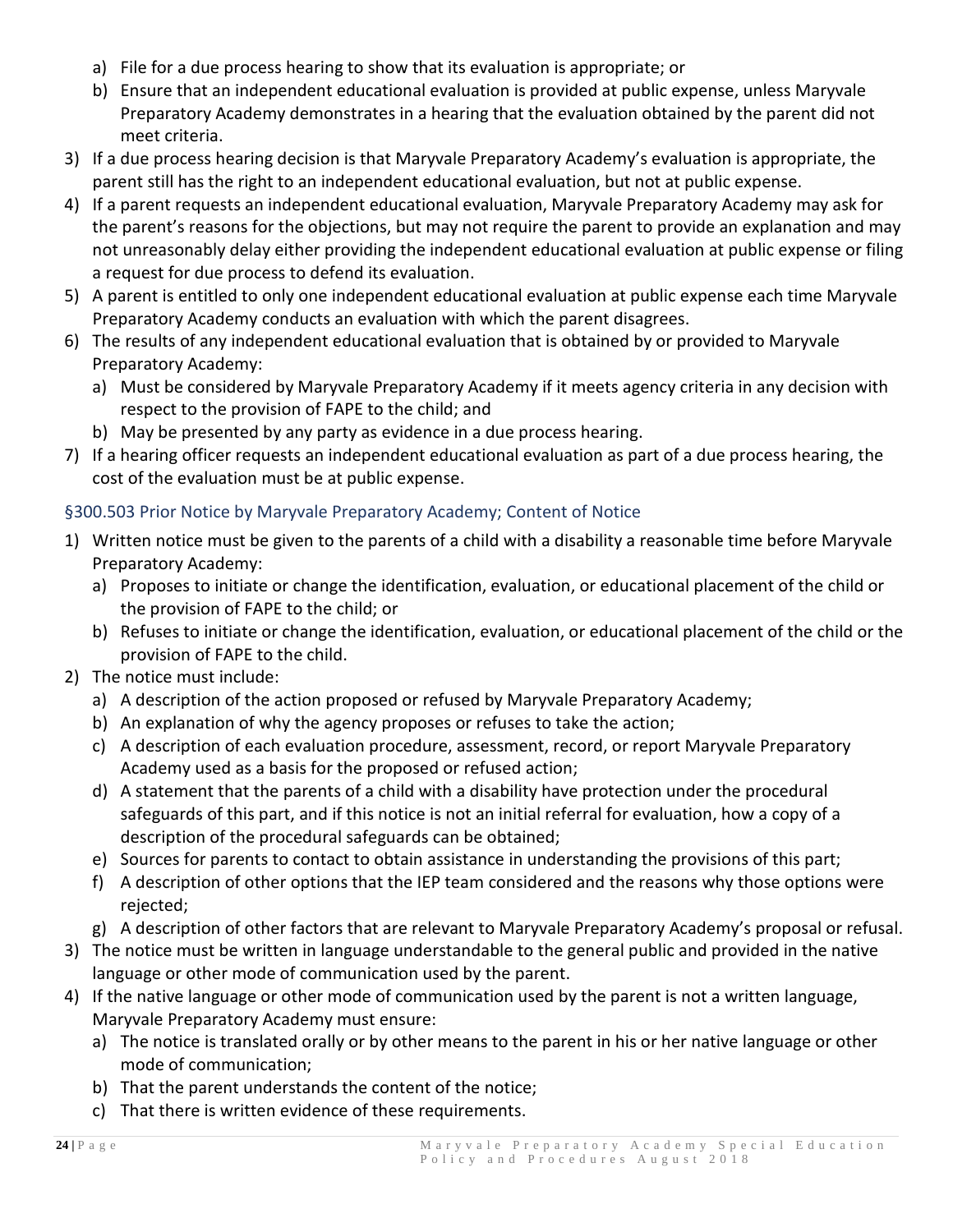### <span id="page-25-0"></span>§300.504 Procedural Safeguards Notice

- 1) A copy of the procedural safeguards available to the parent of a child with a disability must be given to the parents only one time a school year, except that a copy also must be given to the parents:
	- a) Upon initial referral or parent request for evaluation;
	- b) Upon receipt of a first complaint to the State or first request for a due process hearing in a school year;
	- c) When a disciplinary change of placement/removal has been initiated; or
	- d) Upon request by a parent.
- 2) The procedural safeguards notice must include a full explanation of all the procedural safeguards available under §300.148, §§300.151–300.153, §300.300, §§300.502–300.503, §§300.505–300.515, §300.520, §§300.530–300.536, and §§300.610–300.625 relating to:
	- a) Independent educational evaluations;
	- b) Prior written notice;
	- c) Parental consent;
	- d) Access to education records;
	- e) Opportunity to present and resolve complaints through the due process hearing and State complaint procedures, including;
		- i) The time period in which to file a complaint;
		- ii) The opportunity for Maryvale Preparatory Academy to resolve the complaint;
		- iii) The difference between due process hearing and State complaint procedures, jurisdictions, issues that may be raised, timelines, and relevant procedures.
	- f) The availability of mediation;
	- g) The child's placement during the due process hearing;
	- h) Procedures for students subjected to placement in an interim alternative educational setting;
	- i) Requirements for unilateral placements by parents of children in private schools at public expense;
	- j) Due process hearings including requirements for disclosure of evaluation results and recommendations;
	- k) Civil actions, including timelines; and
	- l) Attorney fees.
- 3) This notice must meet the same requirements for understandable language as for the written prior notice described in §300.503.

### <span id="page-25-1"></span>§300.505 Electronic Mail

The parent of a child with a disability may elect to receive required notices by an electronic mail communication if Maryvale Preparatory Academy makes that option available.

### <span id="page-25-2"></span>§300.506 Mediation

- 1) Maryvale Preparatory Academy will establish procedures to allow parties to dispute (including those matters arising prior to a request for a due process hearing) to resolve disputes through mediation. Procedures will ensure that the mediation process:
	- a) Is voluntary on the part of the parties;
	- b) Is not used to deny or delay a parent's right to a due process hearing or any other right under the IDEA; and
	- c) Is conducted by a qualified and impartial mediator who is trained in effective mediation techniques.
- 2) Maryvale Preparatory Academy may establish procedures to offer parents and schools that choose not to use mediation an opportunity to meet at a time and location convenient to the parties with a disinterested party: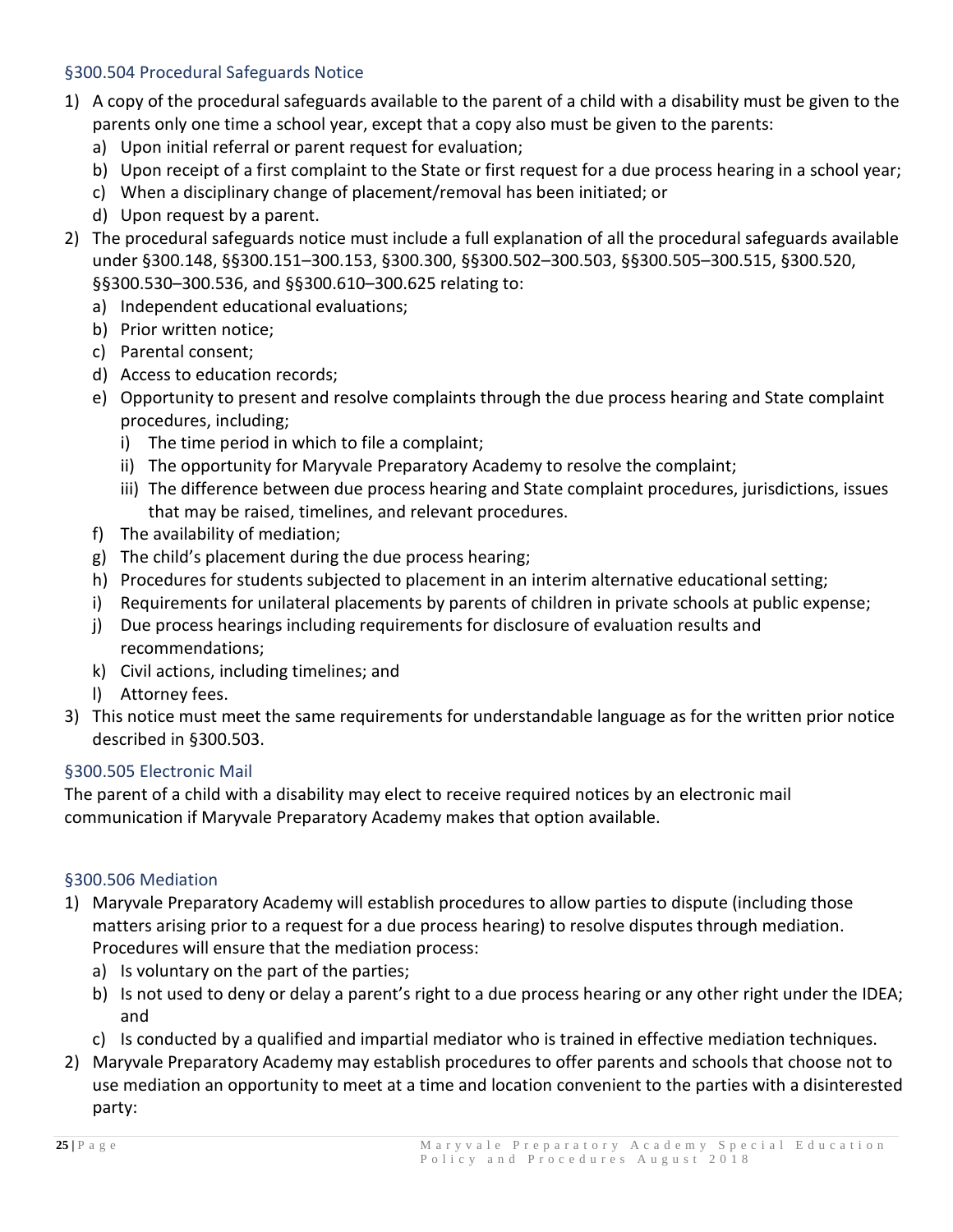- a) Who is under contract with an appropriate alternative dispute resolution entity, a parent training and information center, or community parent resource center; and
- b) Who would explain the benefits of and encourage the mediation process to the parents.

# <span id="page-26-0"></span>§300.507 Filing a Due Process Complaint

- 1) A parent or Maryvale Preparatory Academy may file a request for a due process hearing relating to the identification, evaluation, or educational placement of a child with a disability.
- 2) The request for a due process hearing must allege a violation that occurred not more than two years before the date the parent or Maryvale Preparatory Academy knew or should have known about the alleged violation.
- 3) Maryvale Preparatory Academy must inform the parent of any free or low cost legal and other relevant services available in the area upon parent request.

### <span id="page-26-1"></span>§300.508 Due Process Complaint (Hearing)

- 1) Maryvale Preparatory Academy will have procedures that require either party, or the attorney representing a party, to provide to the other party a confidential due process complaint.
- 2) The party filing the notice for a hearing must forward a copy of the request to the State.
- 3) The due process hearing complaint must include the following in order for the complaint to be heard:
	- a) The name of the child;
	- b) The residential address of the child;
	- c) The school of attendance;
	- d) A description of the nature of the problem of the child relating to the proposed or refused initiation or change, including facts relating to the problem; and
	- e) A proposed resolution of the problem to the extent known and available to the party at the time.
- 4) The due process complaint will be deemed sufficient unless the party receiving the complaint notifies the hearing officer and the other party in writing, within 15 days of receipt of the complaint, that it believes the complaint does not meet the content requirements.
- 5) Within five days of receipt of notice, the hearing officer must determine whether the complaint meets the requirements and notify the parties, in writing, of that determination.
- 6) A party may amend its due process complaint only if:
	- a) The other party consents in writing and is given an opportunity to resolve the complaint through the resolution process; or
	- b) The hearing officer grants permission, but in no case is it amended later than five days before the due process hearing begins.
- 7) If a party files an amended complaint, the relevant timelines begin again.
- 8) If Maryvale Preparatory Academy has not sent a prior written notice to the parent regarding the subject matter contained in the due process complaint, it must do so within 10 days of receiving the complaint.
- 9) Within 10 days of receiving the complaint, the receiving party will send to the other party a response that specifically addresses the issues raised in the due process complaint.

### <span id="page-26-2"></span>§300.510 Resolution Process

- 1) Within 15 days of receiving the notice of the parent's due process complaint and prior to the initiation of a due process hearing, Maryvale Preparatory Academy must convene a meeting with the parent and the relevant members of the IEP team who have specific knowledge of the facts identified in the complaint that:
	- a) Includes a representative of Maryvale Preparatory Academy who has agency decision-making authority;
	- b) May not include an attorney of Maryvale Preparatory Academy unless the parent is accompanied by an attorney.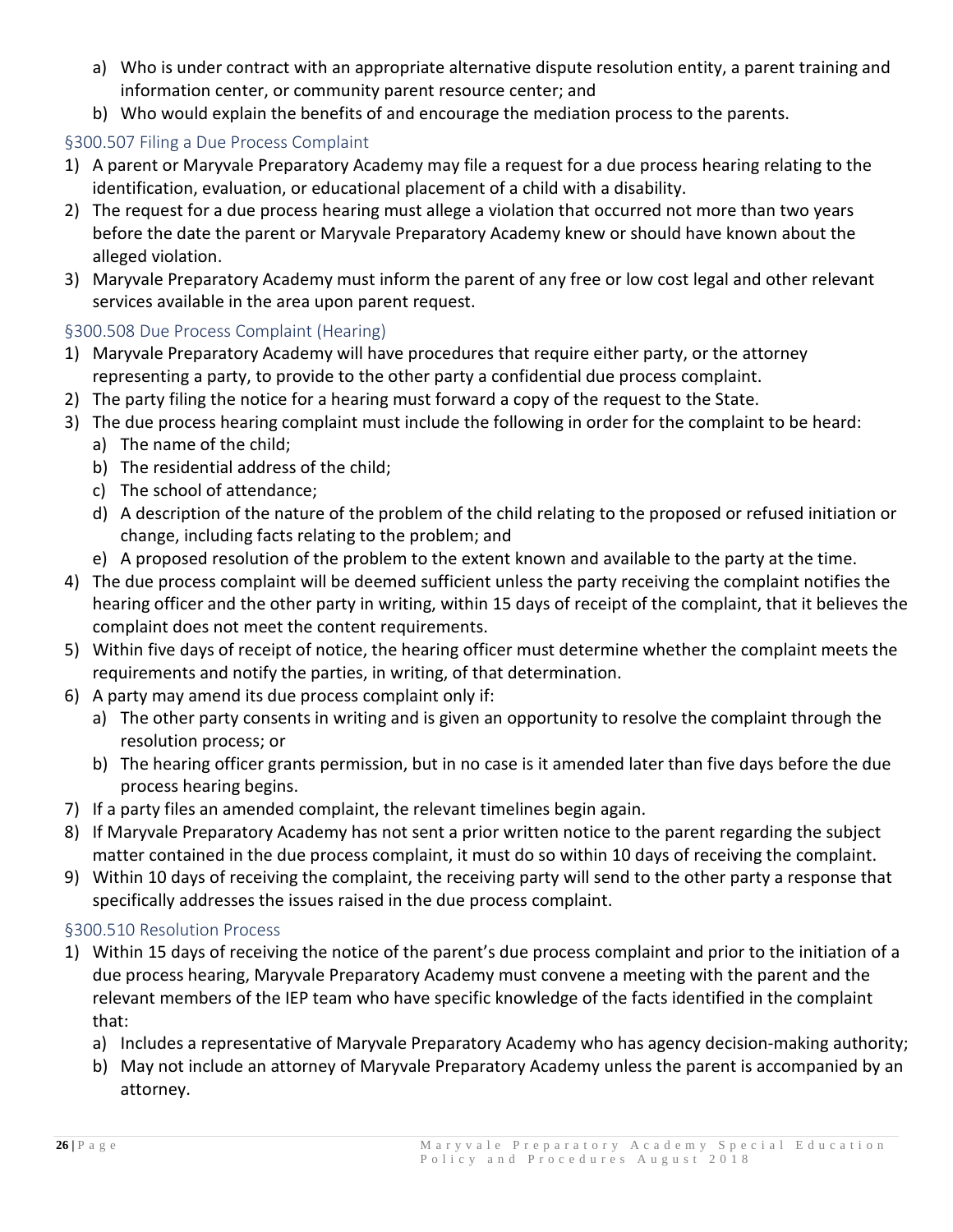- 2) The purpose of the meeting is for the parent of the child to discuss the due process complaint and the factual basis of the complaint so Maryvale Preparatory Academy has the opportunity to resolve the dispute.
- 3) The resolution meeting need not be held if:
	- a) The parent and Maryvale Preparatory Academy agree in writing to waive the meeting; or
	- b) The parent and Maryvale Preparatory Academy agree to use the mediation process.
- 4) The parent and Maryvale Preparatory Academy determine the relevant IEP team members to attend the meeting.
- 5) If Maryvale Preparatory Academy has not resolved the complaint to the satisfaction of the parent within 30 days of the receipt of the complaint, the due process hearing may occur. The timeline for issuing a final decision begins at the end of this 30-day period.
- 6) The failure of the parent to participate in the resolution meeting that has not been mutually agreed to be waived will delay the timelines for the resolution process and due process hearing until the meeting is held.
- 7) If Maryvale Preparatory Academy is unable to obtain the participation of the parent after reasonable efforts have been made and documented, Maryvale Preparatory Academy may, at the end of the 30-day period, request that the hearing officer dismiss the parent's due process complaint.
- 8) If Maryvale Preparatory Academy fails to hold the resolution meeting within 15 days of receiving the complaint or fails to participate in the meeting, the parent may request that the hearing officer begin the hearing timeline.
- 9) The 45-day timeline for the due process hearing starts the day after:
	- a) Both parties agree in writing to waive the resolution meeting; OR
	- b) After either the mediation or resolution meeting starts but before the end of the 30-day resolution period, the parties agree in writing that no agreement is possible; OR
	- c) If both parties agree in writing to continue the mediation at the end of the 30-day resolution period, but later, one party withdraws from the mediation process.
- 10) If a resolution is reached at the meeting, the parties must execute a legally binding agreement that is:
	- a) Signed by both the parent and Maryvale Preparatory Academy representative who has authority to legally bind the agency; and
	- b) Enforceable in any state court of competent jurisdiction or in a district court of the United States.
- 11) Either party may void the agreement within 3 business days of the agreement's execution.

# <span id="page-27-0"></span>§300.518 Child's Status during Proceedings

- 1) The child involved in the due process hearing complaint must remain in his or her current educational placement:
	- a) Unless a discipline appeal has been filed as provided in §300.533;
	- b) During the pendency of any administrative or judicial proceeding regarding a due process complaint notice requesting a due process hearing under §300.507; or
	- c) Unless Maryvale Preparatory Academy and parents of the child agree otherwise.
- 2) If the complaint involves an application for initial admission to public school, the child, with the consent of the parents, must be placed in the public school until the completion of all the proceedings.
- 3) If the complaint involves an application for initial services for a child who has turned 3 and is transitioning from Part C to Part B, Maryvale Preparatory Academy is not required to provide the Part C services the child had been receiving. If the child is found eligible for special education and related services under Part B and the parent consents to the initial provision of services under §300.300(b), then Maryvale Preparatory Academy must provide those services that are not in dispute.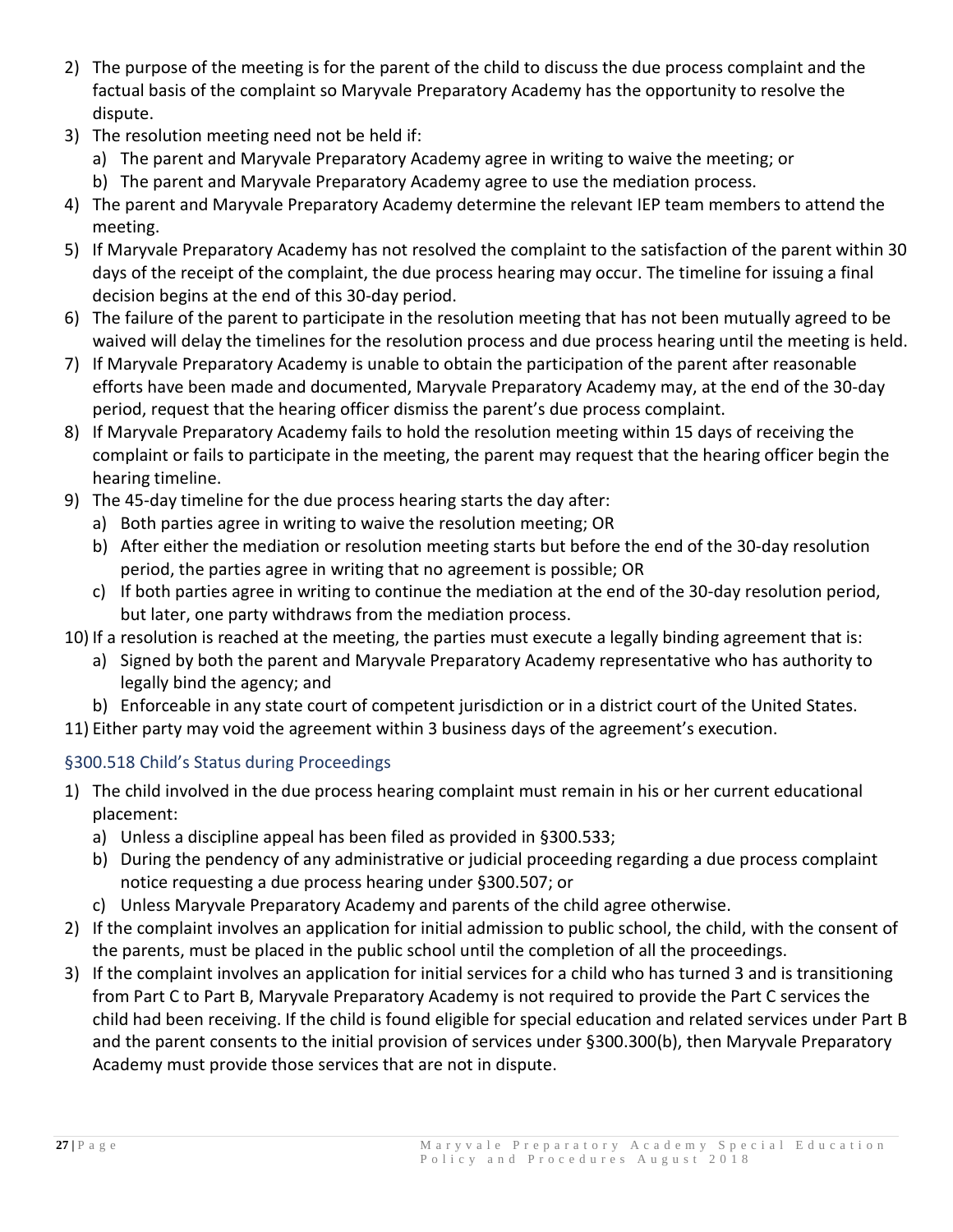4) If the hearing officer agrees with the child's parents that a change of placement is appropriate, that placement must be treated as an agreement between the State and parent for the purposes of (1)(c) of this section.

### <span id="page-28-0"></span>§300.519 Surrogate Parents

- 1) Maryvale Preparatory Academy will ensure that the rights of a child are protected by assigning an individual to act as a surrogate for the parents when:
	- a) No parent can be identified;
	- b) After reasonable efforts are made, no parent can be located;
	- c) The child is a ward of the State (with no foster parent); or
	- d) The child is an unaccompanied homeless youth as defined by the McKinney-Vento Homeless Assistance Act;
- 2) Maryvale Preparatory Academy will have a method for determining when a surrogate parent is needed and for making surrogate parent assignments.
- 3) Maryvale Preparatory Academy will ensure that a person selected as a surrogate parent:
	- a) Is not an employee of the State, Maryvale Preparatory Academy, or any other agency that is involved in the education or care of the child;
	- b) Has no personal or professional interest that conflicts with the interest of the child the surrogate parent represents; and
	- c) Has knowledge and skills that ensure adequate representation of the child.
- 4) In the case of an unaccompanied homeless youth, appropriate staff of emergency shelters, transitional shelters, independent living programs, and street outreach programs may be appointed as temporary surrogate parents until a surrogate parent can be appointed that meets all the requirements of this section.

# <span id="page-28-1"></span>§300.520 Transfer of Parental Rights at Age of Majority

- 1) When a child with a disability reaches age 18, unless that child has been determined to be incompetent:
	- a) Maryvale Preparatory Academy will provide any notice required by the IDEA regulations to both the child and the parents; and
	- b) All rights accorded to parents under Part B of the Act transfer to the child.
- 2) When the rights are transferred, Maryvale Preparatory Academy will provide notice to the child and parent of the transfer of rights.

# <span id="page-28-2"></span>AAC R7-2-401.I Procedural Safeguards

- 1) Maryvale Preparatory Academy shall establish, implement, and make available to school-based personnel and parents of students with disabilities written procedures to ensure children with disabilities and their parents are afforded the procedural safeguards required by federal statute and regulation and state statute. These procedures shall include dissemination of information to parents about Maryvale Preparatory Academy's and the state's dispute resolution options.
- 2) In accordance with the requirements of IDEA, prior written notice shall be provided to the parents of a child within a reasonable time after Maryvale Preparatory Academy proposes to initiate or change, or refuses to initiate or change, the identification, evaluation, educational placement or the provision of FAPE to the child, but before the decision is implemented.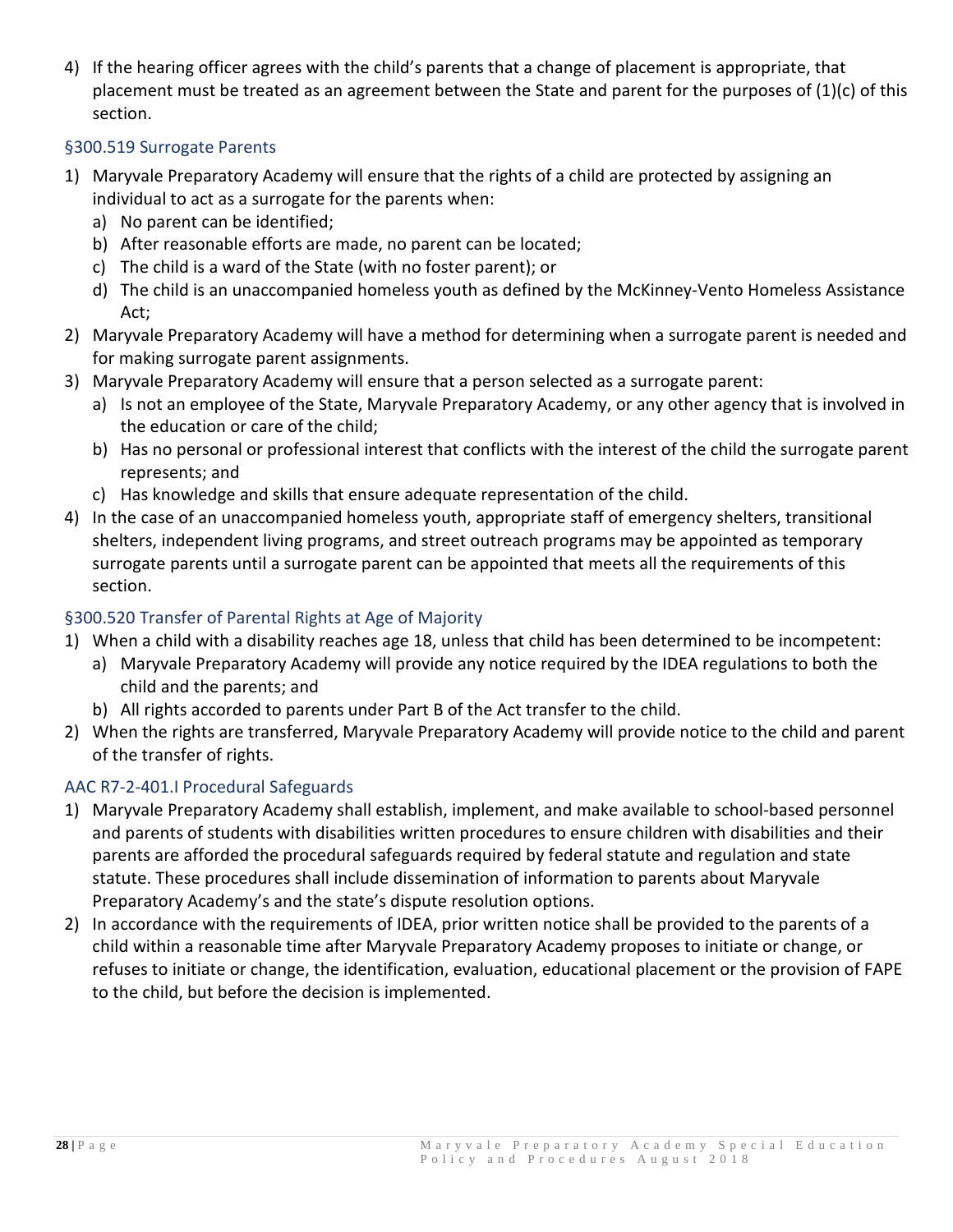# <span id="page-29-1"></span><span id="page-29-0"></span>**Discipline Policy & Procedures**

### **POLICY**

A child with a disability may be disciplined for a violation of the student code of conduct, including removal from his or her current placement to an appropriate interim alternative educational setting, another setting, suspension, or expulsion in accordance with IDEA Regulations §§300.530 through 300.536.

#### PROCEDURES

### <span id="page-29-3"></span><span id="page-29-2"></span>§300.530 Authority of School Personnel

- 1) On a case-by-case basis and in consideration of any unique circumstances, school personnel may remove a child with a disability who violates a student code of conduct from his or her current placement to an appropriate interim alternative educational setting, another setting, or suspension, for not more than 10 consecutive school days (to the extent those alternatives are applied to children without disabilities), and for additional removals of not more than 10 consecutive school days in that same school year for separate incidents of misconduct, as long as those removals do not constitute a change of placement under §300.536.
- 2) After a child with a disability has been removed from his or her current placement for 10 school days in the same school year, during any subsequent days of removal, Maryvale Preparatory Academy must provide services to the extent required to:
	- a) Enable the child to continue to participate in the general education curriculum, although in another setting, and to progress toward meeting his/her IEP goals; and
	- b) Receive, as appropriate, a functional behavioral assessment, behavioral intervention services, and modifications that are designed to address the behavior violation so that it does not recur.
- 3) Maryvale Preparatory Academy is only required to provide services during periods of removal to a child with a disability who has been removed from his or her current placement for 10 days or less in that school year, if it provides services to nondisabled children similarly removed.
- 4) After a child with a disability has been removed from his or her current placement for 10 school days and the current removal is for not more than 10 consecutive school days and not a change of placement, school personnel, in consultation with at least one of the child's teachers, determine the extent to which services are needed, so as to enable the child to continue to participate in the general education curriculum and to progress toward meeting the IEP goals.
- 5) If the removal is a change in placement, the child's IEP team determines the appropriate services.
- 6) Within 10 school days of any decision to change the placement of a child with a disability because of a violation of a code of student conduct, Maryvale Preparatory Academy, the parent(s), and relevant members of the IEP team must review all relevant information in the student's file, the IEP, teacher observations, and any relevant information to determine:
	- a) If the conduct was caused by, or had a direct and substantial relationship to, the child's disability; or
	- b) If the conduct in question was the direct result of the public education agency's failure to implement the IEP.
- 7) The conduct must be determined to be a manifestation of the disability if either (6)(a) or (b) occurred, and if the IEP was not implemented, Maryvale Preparatory Academy must take immediate steps to remedy that deficiency.
- 8) If Maryvale Preparatory Academy, the parent(s), and relevant members of the IEP team determine that the conduct was a manifestation of the child's disability, the child must be returned to the placement from which the child was removed, unless the parent and Maryvale Preparatory Academy agree to a change of placement. The IEP team must either: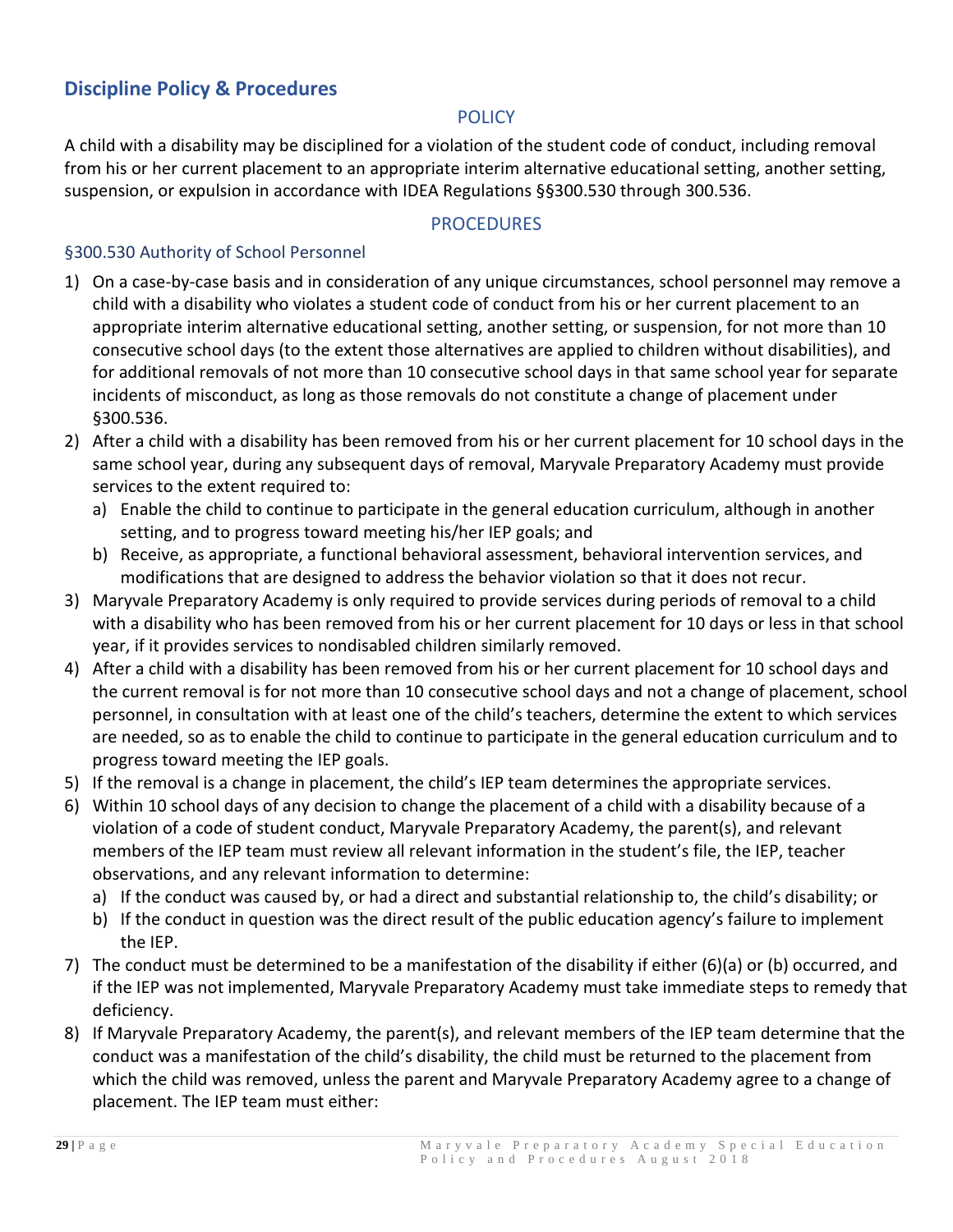- a) Conduct a functional behavioral assessment, unless one has already been done, and implement a behavioral intervention plan; or
- b) If a behavioral intervention plan has already been developed, review the plan and modify it, as necessary, to address the behavior.
- 9) School personnel may remove a student to an interim alternative educational setting for not more than 45 school days without regard to manifestation of disability if the child:
	- a) Carries a weapon to or possesses a weapon at school, on school premises, or to or at a school function under the jurisdiction of a state or public education agency;
	- b) Knowingly possesses or uses illegal drugs, or sells or solicits the sale of a controlled substance, while at school, on school premises, or at a school function under the jurisdiction of a state or public education agency; or
	- c) Has inflicted serious bodily injury upon another person while at school, on school premises, or at a school function under the jurisdiction of a state or public education agency.
- 10) Maryvale Preparatory Academy will notify parents and provide notice of procedural safeguards on the day Maryvale Preparatory Academy determines the student has violated the code of conduct and the violation constitutes a change of placement (i.e., interim alternative education setting).

# <span id="page-30-0"></span>AAC R7-2-401.P Suspension and Expulsion

- 1) Maryvale Preparatory Academy shall establish, implement, and make available to personnel and parents written procedures for the suspension and expulsion of students with disabilities.
- 2) Maryvale Preparatory Academy shall require all school-based staff involved in the disciplinary process to review the policies and procedures related to suspension and expulsion on an annual basis. Maryvale Preparatory Academy shall maintain documentation of staff review.
- 3) Procedures for such suspensions and expulsions shall meet the requirements of the IDEA and its regulations, and state statutes.

# <span id="page-30-1"></span>§300.531 Determination of Setting

The child's IEP team determines the interim alternative educational setting for services.

# <span id="page-30-2"></span>§300.532 Appeal

- 1) The parent of a child with a disability who disagrees with any decision regarding placement under §§300.530 and 300.531 or the manifestation determination may appeal the decision by requesting an expedited due process hearing in conformance with §§300.310 through 300.314 and AAC R7-2-405.I.
- 2) Maryvale Preparatory Academy that believes that maintaining the current placement of the child is substantially likely to cause injury to the child or others may appeal the decision by requesting an expedited due process hearing in conformance with §§300.310 through 300.314 and AAC R7-2-405.I.

# <span id="page-30-3"></span>§300.533 Placement during Appeals

The student must remain in the interim alternative educational setting pending the decision of the hearing officer or expiration of the interim setting, whichever comes first, unless the parent and Maryvale Preparatory Academy agree otherwise.

# <span id="page-30-4"></span>§300.534 Protections for Children Not Determined Eligible for Special Education and Related Services

- 1) A student who has not been determined eligible and who engaged in a behavior that violated a code of student conduct may assert protections if Maryvale Preparatory Academy had knowledge that the child was a child with a disability before the behavior that precipitated the disciplinary action occurred. Maryvale Preparatory Academy must be deemed to have such knowledge if:
	- a) The parent of the child expressed concern in writing to supervisory or administrative personnel of Maryvale Preparatory Academy, or a teacher of the child, that the child is in need of special education and related services;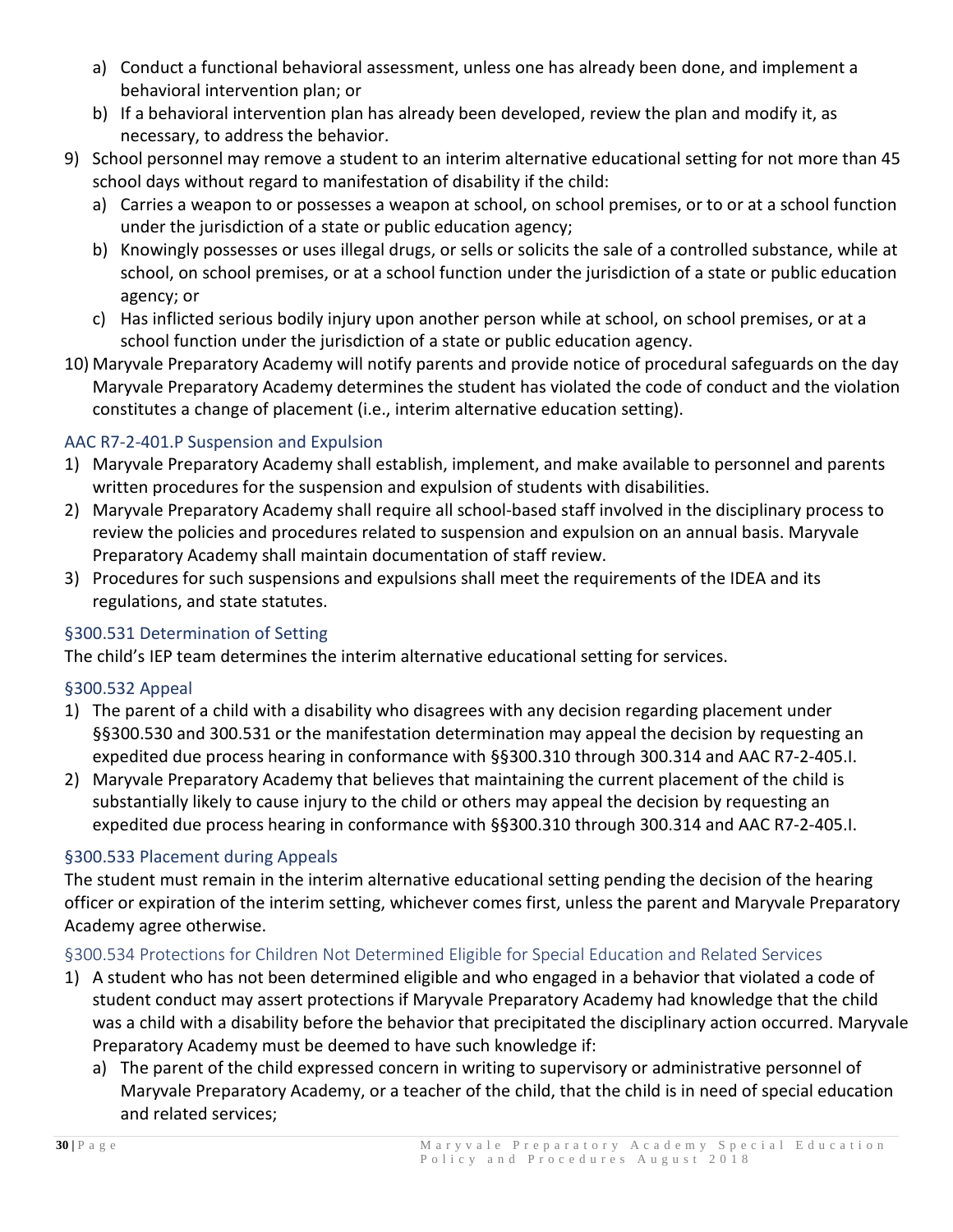- b) The parent of the child requested an evaluation of the child pursuant to §§300.300 through 300.311; or
- c) The teacher of the child, or other personnel of Maryvale Preparatory Academy, expressed specific concerns about a pattern of behavior demonstrated by the child directly to the director of special education or to other supervisory personnel of Maryvale Preparatory Academy.
- 2) Maryvale Preparatory Academy would not be deemed to have knowledge if the parent of the child:
	- a) Has not allowed an IDEA evaluation of the child;
	- b) Has refused special education services for the child; or
	- c) The child has been evaluated and determined to not be a child with a disability under IDEA.
- 3) If Maryvale Preparatory Academy does not have knowledge that a child is a child with a disability prior to taking disciplinary measures against the child, the child may be disciplined as other children without disabilities who engage in comparable behaviors.
- 4) If an evaluation is requested during the time in which a child is subjected to disciplinary measures, the evaluation must be conducted in an expedited manner.
	- a) Until the evaluation is completed, the child remains in the educational placement determined by Maryvale Preparatory Academy, which can include suspension or expulsion without educational services.
	- b) If the child is determined to be a child with a disability, Maryvale Preparatory Academy must provide special education and related services in accordance with this part, including the requirements of §§300.530 through 300.536.

### <span id="page-31-0"></span>§300.535 Referral to and Action by Law Enforcement and Judicial Authorities

- 1) Maryvale Preparatory Academy may report a crime committed by a child with a disability to appropriate authorities to enable Maryvale Preparatory Academy to exercise its responsibilities.
- 2) When Maryvale Preparatory Academy reports a crime committed by a child with a disability, it will ensure that copies of the special education and disciplinary records of the child are transmitted for consideration by the appropriate authorities to whom Maryvale Preparatory Academy reports the crime, but only to the extent permitted by FERPA.

### <span id="page-31-1"></span>§300.536 Change of Placement Because of Disciplinary Removals

- 1) A change of placement occurs if:
	- a) The removal is for more than 10 consecutive school days; or
	- b) The child has been subjected to a series of removals that constitute a pattern:
		- i) because the series of removals total more than 10 school days in a school year;
		- ii) because the child's behavior is substantially similar to the behavior in previous incidents that resulted in a series of removals; and
		- iii) because of such additional factors as the length of each removal, the total amount of time the child has been removed, and the proximity of the removals to one another.
- 2) Maryvale Preparatory Academy will determine on a case-by-case basis whether a pattern of removals constitutes a change of placement, and such determinations are subject to review through due process and judicial proceedings.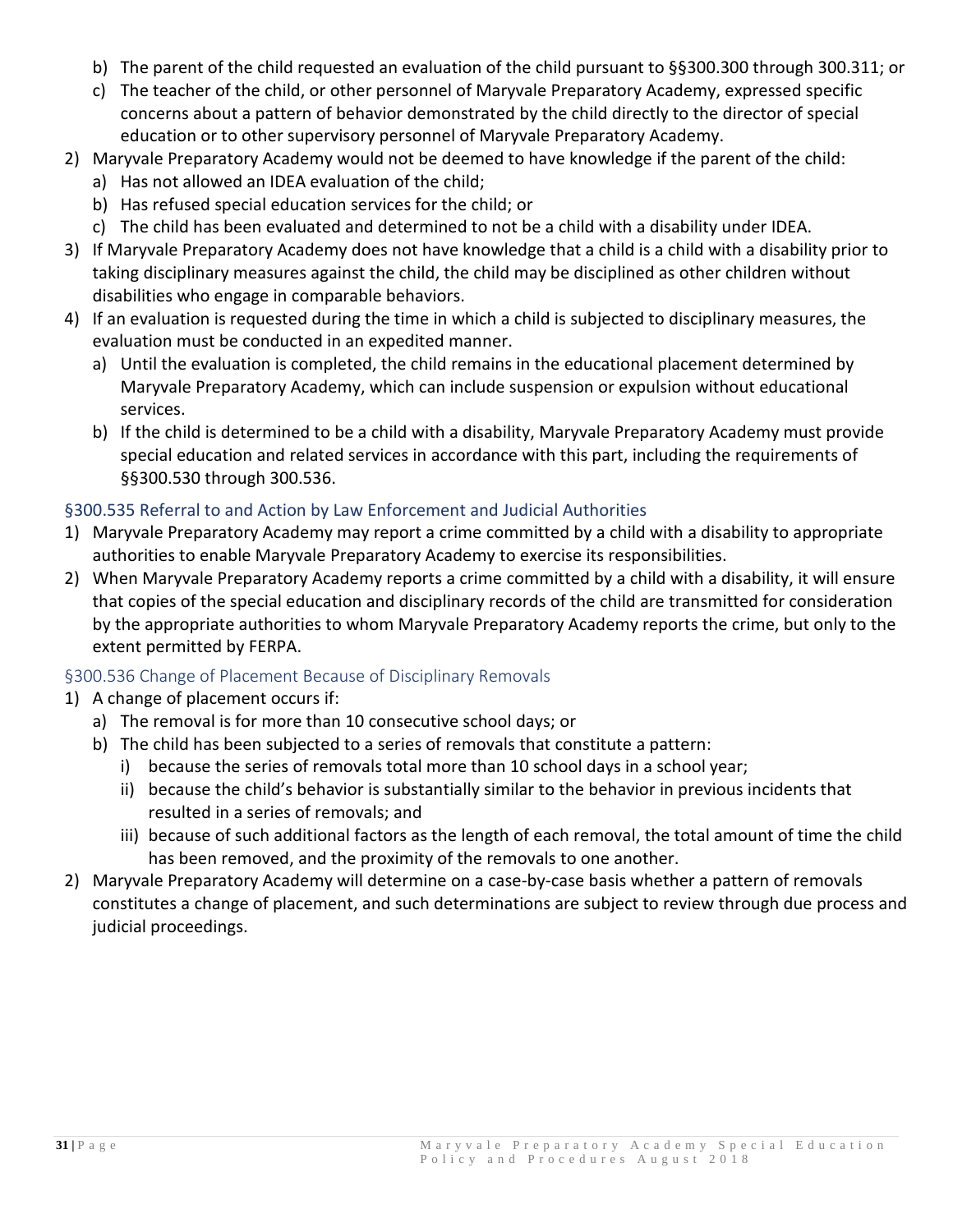# <span id="page-32-1"></span><span id="page-32-0"></span>**Confidentiality Policy & Procedures**

#### **POLICY**

Maryvale Preparatory Academy will ensure that protection of the confidentiality of any personally identifiable data, information, and records collected or maintained by the agency will be in accordance with 34 CFR §§300.611–300.627.

#### PROCEDURES

### <span id="page-32-3"></span><span id="page-32-2"></span>§300.613 Access Rights

- 1) Maryvale Preparatory Academy must permit parents to inspect and review any education records relating to their children that are collected, maintained, or used by the agency under IDEA. Maryvale Preparatory Academy must comply with a request without unnecessary delay and in no case more than 45 days after the request has been made and before:
	- a) Any IEP meeting;
	- b) Any hearing involving a due process complaint or disciplinary hearing; or
	- c) Any resolution session.
- 2) The right to inspect and review education records includes:
	- a) The right to a response from Maryvale Preparatory Academy to reasonable requests for explanations and interpretations of the records;
	- b) The right to request that Maryvale Preparatory Academy provide copies of the records if failure to provide those copies would effectively prevent the parent from exercising the right to inspect and review the records; and
	- c) The right to have a representative of the parent inspect and review the records.
- 3) Maryvale Preparatory Academy may presume that the parent has authority to inspect and review records relating to his or her child unless Maryvale Preparatory Academy has been advised to the contrary by legal proceeding involving guardianship, separation, and divorce.

#### <span id="page-32-4"></span>§300.614 Record of Access

Maryvale Preparatory Academy will keep a record of parties obtaining access to education records collected, maintained, or used under IDEA (except access by parents and authorized employees of the agency), including:

- a) The name of the party;
- b) The date access was given; and
- c) The purpose for which the party is authorized to use the records.

### <span id="page-32-5"></span>§300.615 Records on More Than One Child

If any education record includes information on more than one child, the parents of those children have the right to inspect and review only the information relating to their child.

#### <span id="page-32-6"></span>§300.616 Lists of Types and Locations of Information

Maryvale Preparatory Academy must provide parents on request a list of the types and locations of education records collected, maintained, or used by Maryvale Preparatory Academy.

#### <span id="page-32-7"></span>§300.617 Fees

- 1) Maryvale Preparatory Academy may charge a fee for copies of records that are made for parents if the fee does not effectively prevent the parents from exercising their right to inspect and review records.
- 2) Maryvale Preparatory Academy may not charge a fee to search for or to retrieve information.

### <span id="page-32-8"></span>§300.618 Amendment of Records at Parent's Request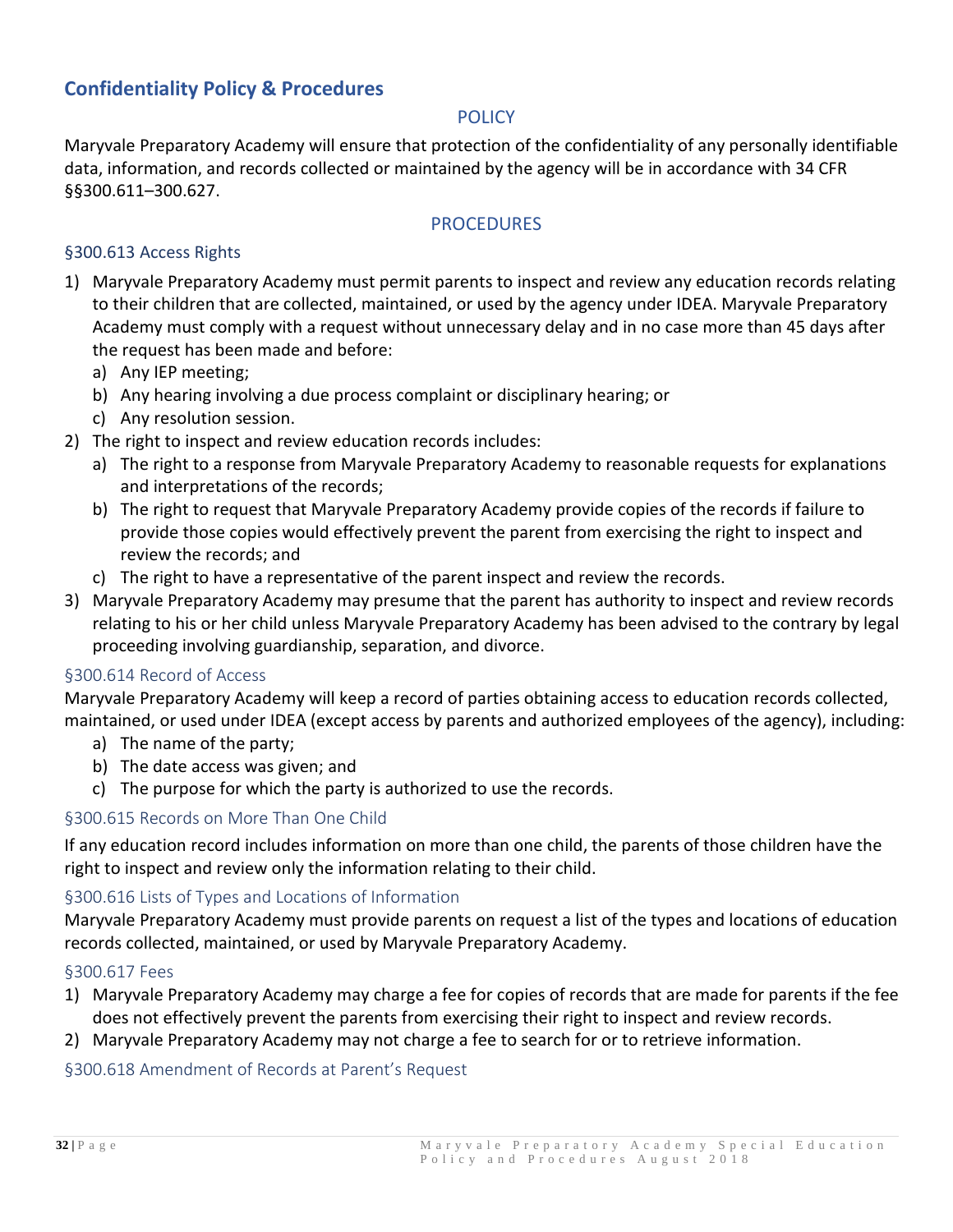- 1) A parent who believes that information in the education records collected, maintained, or used by Maryvale Preparatory Academy is inaccurate or misleading or violates the privacy or other rights of the child may request the agency to amend the information.
- 2) Maryvale Preparatory Academy must decide whether to amend the information in accordance with the request within a reasonable period of time of receipt of the request.
- 3) If Maryvale Preparatory Academy refuses to amend the information in accordance with the request, it must inform the parent of the refusal and advise the parent of the right to a hearing under §300.619.

### <span id="page-33-0"></span>§300.619 Opportunity for a Hearing

Maryvale Preparatory Academy must, on request, provide an opportunity for a hearing to challenge information in education records to ensure that it is not inaccurate, misleading, or otherwise in violation of the privacy or other rights of the child.

### <span id="page-33-1"></span>§300.620 Result of Hearing

- 1) If, as a result of a hearing, Maryvale Preparatory Academy decides to amend information determined inaccurate, misleading, or otherwise in violation of the privacy or other rights of the child, it must do so accordingly and so inform the parent in writing.
- 2) If, as a result of a hearing, Maryvale Preparatory Academy decides that the information is not inaccurate, misleading, or otherwise in violation of the privacy or other rights of the child, it must inform the parent of the parent's right to place in the maintained records a statement commenting on the information or setting forth any reasons for disagreeing with Maryvale Preparatory Academy decision.

### <span id="page-33-2"></span>§300.622 Consent

- 1) Parental consent must be obtained before personally identifiable information is disclosed to parties other than participating agencies, unless the information is contained in education records and the disclosure is authorized without parent consent under FERPA.
- 2) Parental consent must be obtained before personally identifiable information is released to officials of participating agencies providing or paying for transition services in accordance with §300.321.
- 3) If a child is enrolled, or is going to enroll, in a private school that is not located in the boundaries of the district of the parent's residence, parental consent must be obtained before any personally identifiable information about the child is released between officials in the district where the private school is located and officials in the district of the parent's residence.

# <span id="page-33-3"></span>AAC R7-2-401.J(4) Confidentiality

Upon receiving a written request, Maryvale Preparatory Academy shall forward special education records to any other public education agency in which a student has enrolled or is seeking to enroll. Records shall be forwarded within the time-frame specified in A.R.S. § 15-828(F). Maryvale Preparatory Academy shall also forward records to any other person or agency for which the parents have given signed consent.

### <span id="page-33-4"></span>§300.623 Safeguards

- 1) Maryvale Preparatory Academy must protect the confidentiality of personally identifiable information at collection, storage, disclosure, and destruction stages.
- 2) One official at Maryvale Preparatory Academy must assume responsibility for ensuring the confidentiality of any personally identifiable information.
- 3) All persons collecting or using personally identifiable information must receive training or instruction regarding the State's policies and procedures under 300.123 and FERPA (34 CFR part 99).
- 4) Maryvale Preparatory Academy must maintain, for public inspection, a current listing of the names and positions of its employees who may have access to personally identifiable information.

### <span id="page-33-5"></span>AAC R7-2-401.J(1) Confidentiality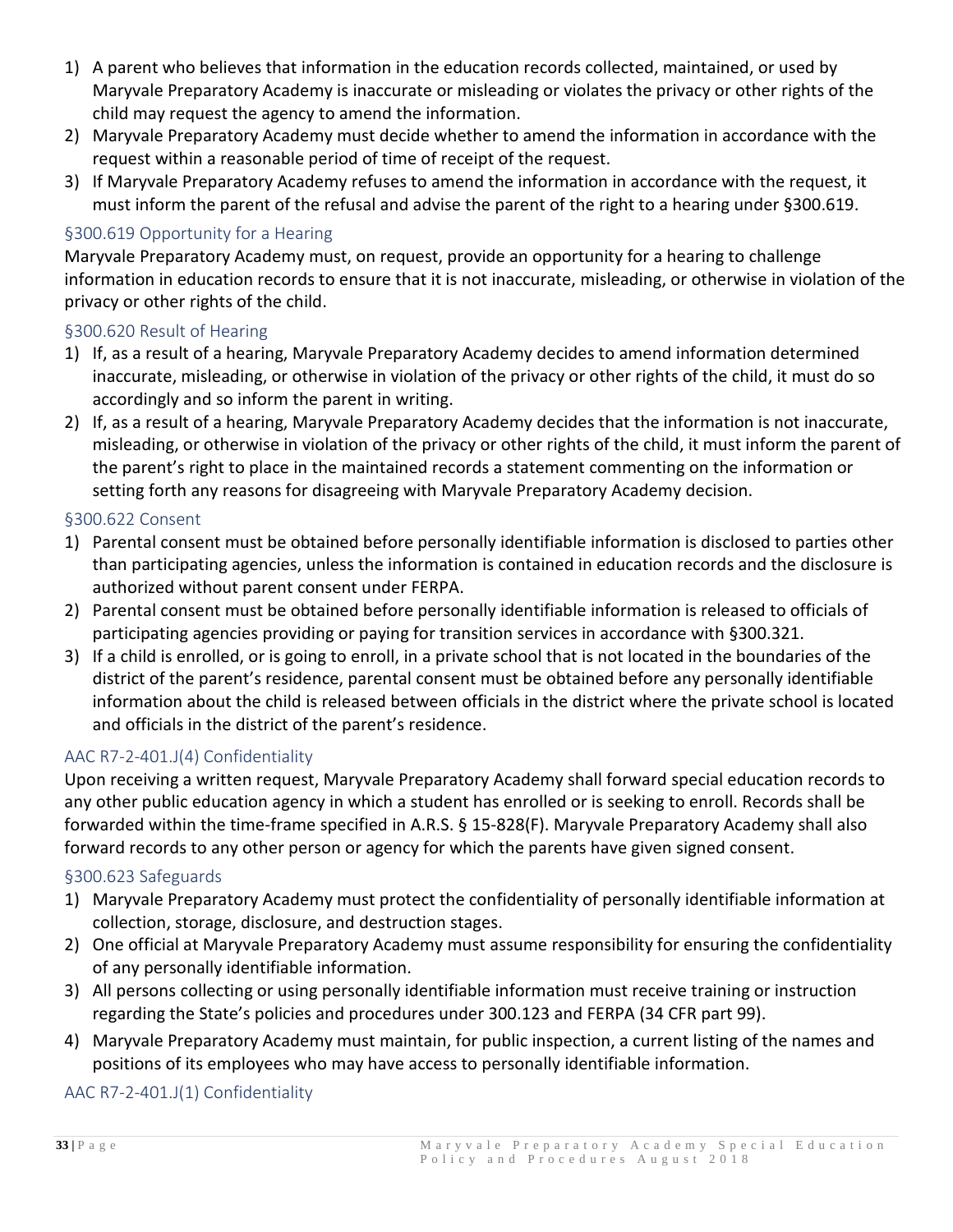Maryvale Preparatory Academy shall establish, implement, and make available to its personnel and parents written policies and procedures to ensure the confidentiality of records and information in accordance with the IDEA and its regulations, the Family Educational Rights and Privacy Act (FERPA) and its regulations, and state statutes.

### <span id="page-34-0"></span>§300.624 Destruction of Information

- 1) Maryvale Preparatory Academy must inform parents when personally identifiable information collected, maintained, or used for IDEA purposes is no longer needed to provide educational services to the child.
- 2) The information must be destroyed at the request of the parents. However, a permanent record of a student's name, address, and phone number, his or her grades, attendance record, classes attended, grade level completed, and year completed may be maintained without time limitation.

### <span id="page-34-1"></span>AAC R7-2-401.J(2) Confidentiality

Parents shall be fully informed about the requirements of the IDEA and regulations, including an annual notice of the policies and procedures that Maryvale Preparatory Academy shall follow regarding storage, disclosure to a third party, retention, and destruction of personally identifiable information.

### <span id="page-34-2"></span>§300.625 Children's Rights

- 1) The rights of the parents regarding educational records are transferred to the student at age 18 under FERPA.
- 2) If the rights of the parents regarding educational records are transferred to the student at age 18 under the IDEA, Maryvale Preparatory Academy must provide any notice required under the procedural safeguards provisions.

### <span id="page-34-3"></span>AAC R7-2-401.J(3) Confidentiality

The rights of parents regarding education records are transferred to the student at age 18, unless the student has been adjudicated incapacitated, or the student has executed a delegation of rights to make educational decisions pursuant to A.R.S. §15-773.

# <span id="page-34-4"></span>**Graduation Policy & Procedures**

#### **POLICY**

<span id="page-34-5"></span>The public agency shall provide a FAPE to all eligible students until termination of eligibility due to graduation from secondary school with

a regular diploma or due to exceeding 21 years of age, in accordance with §300.305 and ARS 15- 701.01(A)(3) and (B).

### PROCEDURES

### <span id="page-34-7"></span><span id="page-34-6"></span>ARS 15-701.01(B) and AAC R7-2-301(D)(1)

- 1) The public agency ensures that the governing board shall prescribe graduation criteria for students with disabilities from its high schools, which shall include accomplishment of the academic standards in at least reading, writing, mathematics, science, and social studies, as determined by district assessment.
- 2) The public agency ensures that the governing board shall develop a course of study and graduation and promotion requirements for all students placed in special education programs in accordance with R7- 2-401 et seq.